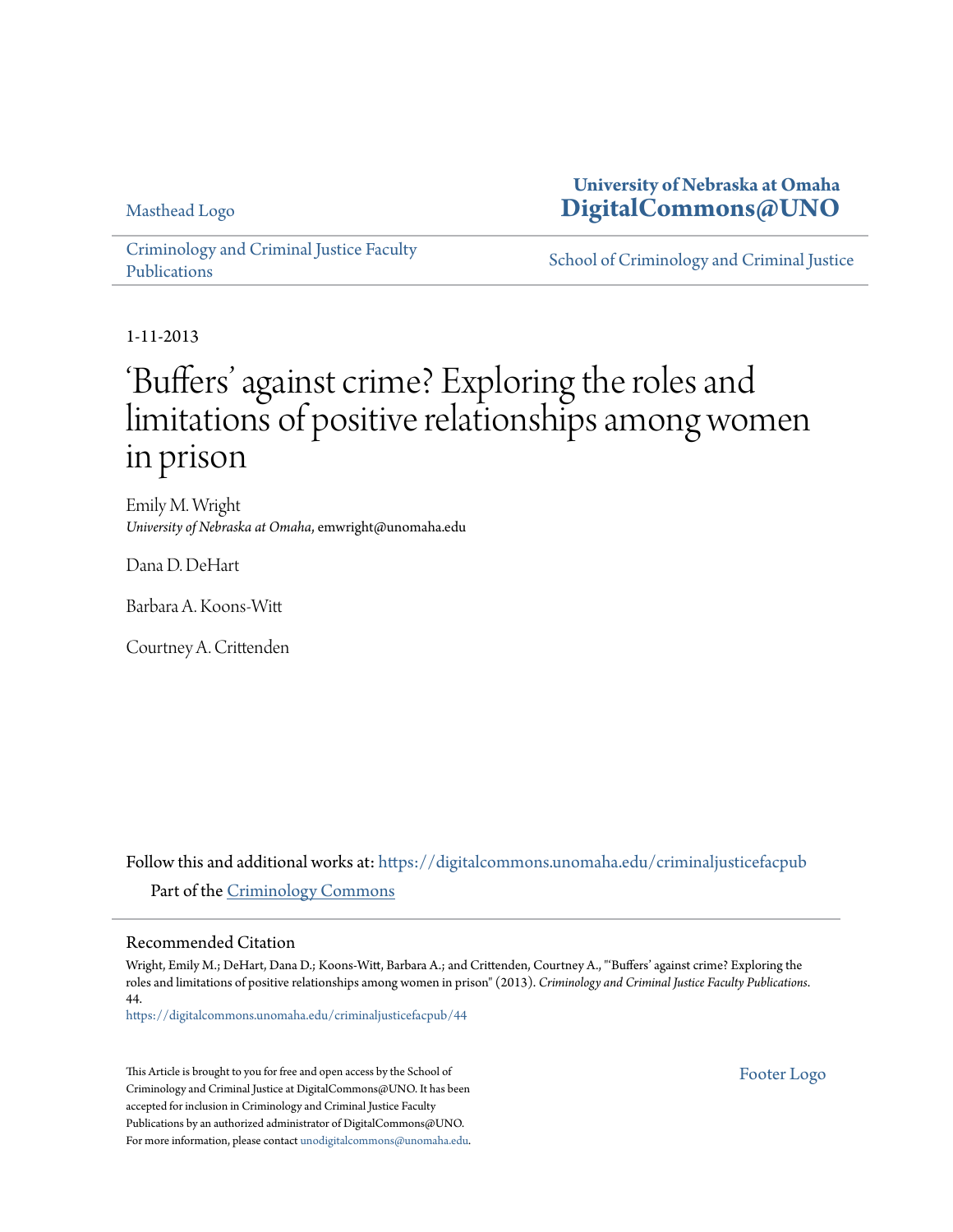## "Buffers" against Crime? Exploring the Roles and Limitations of Positive Relationships among Women in Prison

A considerable amount of research focuses on the detrimental influence that relationships pose for women offenders while relatively little attention has been given to the potential positive impact of relationships in their lives. This study investigates how women offenders' positive relationships work as "buffers" against their criminal involvement, as well as why some positive influences do not elicit long-term change in women. We examine various forms of relationships (both romantic and non-romantic) that female offenders develop and explore the mechanisms by which these relationships might influence their behavior. Life history interviews conducted with 60 incarcerated women revealed that women's family members, friends, significant others, and children provided support, social capital, motivation, and opportunities which can buffer women from criminal behavior, but that women's drug use, disadvantage, interest in, pride or shame, and desire to make positive changes limited the effectiveness of these relationships.

*Keywords:* Women offenders; Relationships; Social Support; Incarceration; Reentry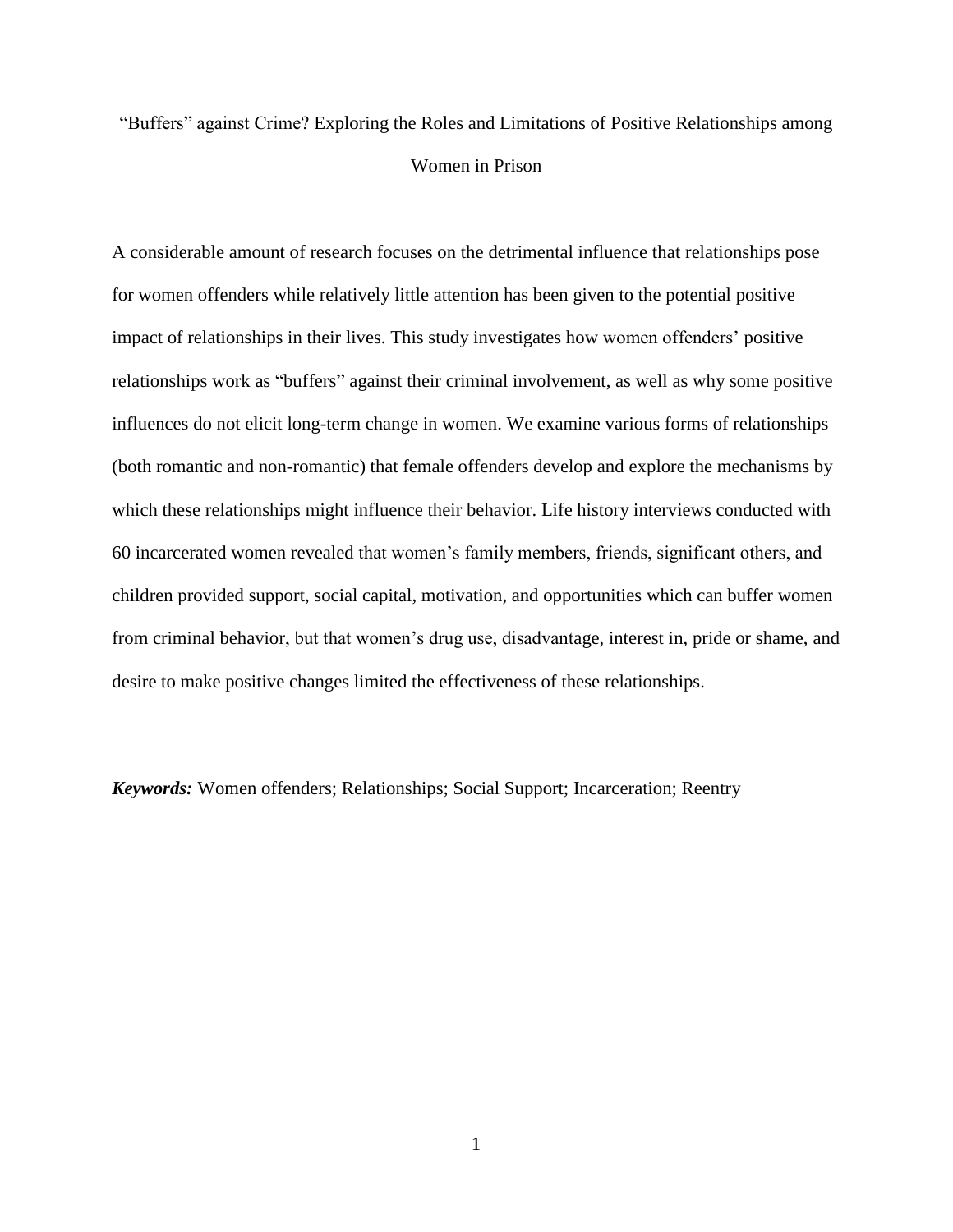Relational problems have been widely cited as reasons women are involved in crime, with many scholars arguing that women's relationships with criminal others play a critical role in either pushing them into crime or maintaining their involvement in crime over time [\(McDonald](#page-31-0)  [et al., 2006,](#page-31-0) [Chesney-Lind and Shelden, 2004,](#page-29-0) [Richie, 1996\)](#page-31-1). For instance, abuse suffered at an early age at the hands of family members or acquaintances has been suggested as an instigator to running away, early delinquency, later sexual promiscuity, and later victimization among females [\(Chesney-Lind, 2000,](#page-29-1) [Chesney-Lind, 2002\)](#page-29-2). Victimization within an intimate partnership may promote substance use [\(Kilpatrick et al., 1997\)](#page-30-0), attachment difficulties, and later violence among women [\(Greenfeld and Snell, 1999,](#page-30-1) [Harlow, 1999\)](#page-30-2). Dysfunctional, problematic, or abusive relationships with significant others increase the likelihood of criminal behavior among women [\(Van Voorhis et al., 2010,](#page-32-0) [Salisbury and Van Voorhis, 2009\)](#page-31-2) and having criminal friends is a consistent predictor of crime among males and females alike [\(Gendreau et al., 1996,](#page-30-3) [Dowden and Andrews, 1999\)](#page-30-4). Simply put, maintaining relationships with "bad" people appears to increase the likelihood of "bad," delinquent, antisocial, or criminal behavior among women.

Alternatively, relatively little attention has been given to the potential *positive* impact of relationships in women offenders' lives [\(e.g., Leverentz, 2006\)](#page-31-3). Given that negative relationships can have detrimental effects on women, it is certainly possible that positive relationships with others may be important *protective* factors for female offenders. Indeed, Leverentz [\(2006\)](#page-31-3) reported that prosocial romantic partners who supported women offenders' non-criminal behavior effectively changed women's routine activities toward non-crime, and provided emotional and financial support that contributed to their desistance. Leverentz's important work merits more consideration, particularly in terms of the impact that different types of relationships (e.g., significant others, friends, or family members) have on female offenders' criminal behavior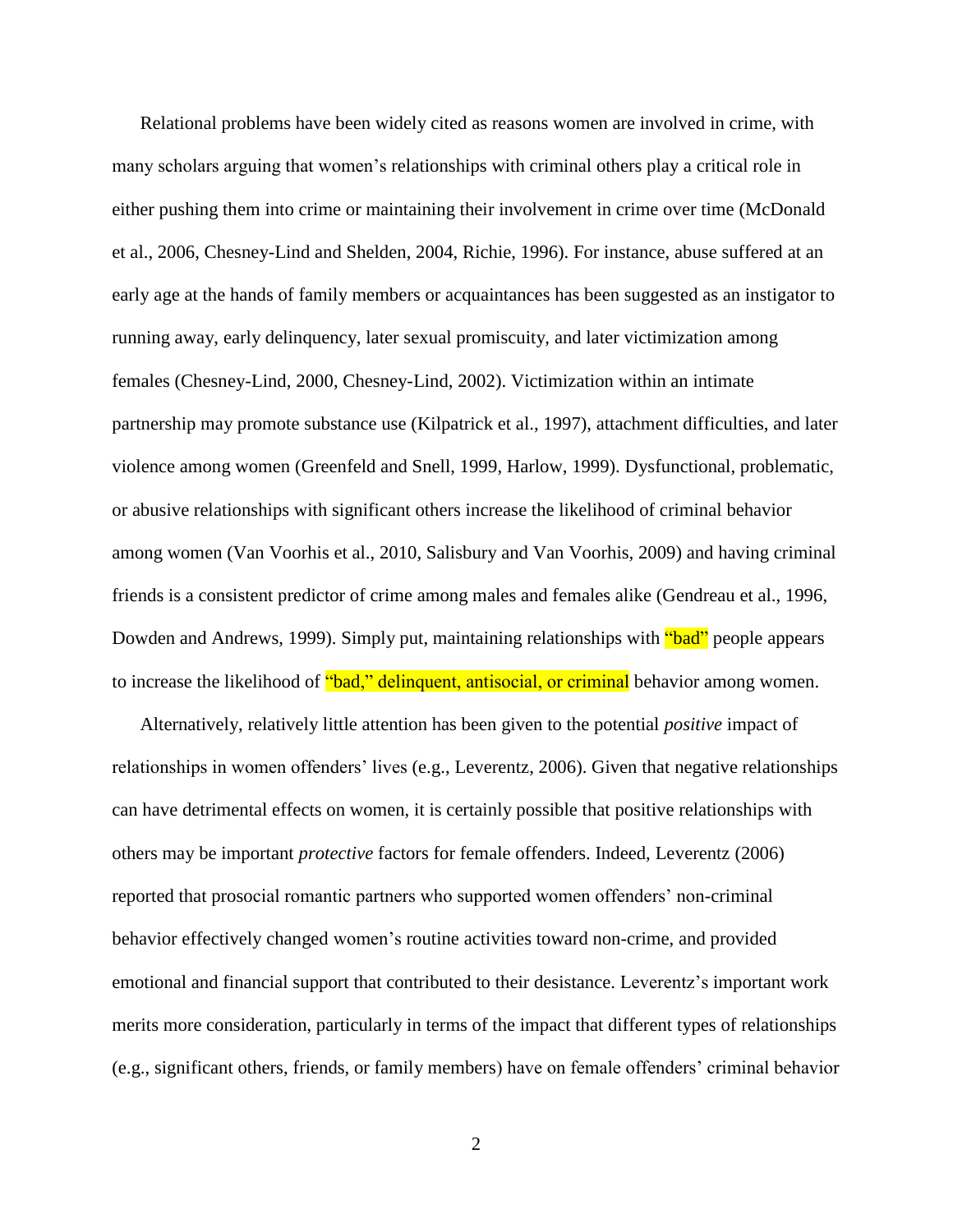– her research suggests that we should look more closely at those relationships that are helpful, supportive, and crime-*in*hibiting. The current research takes steps to understand this issue more fully and builds upon Leverentz's work by examining various forms of relationships (both romantic and non-romantic) that female offenders develop and the ways in which these relationships might reduce their criminal behavior (e.g., by providing emotional support, motivation, etc).

Our data on women in prison also provides a unique opportunity to explore the types of relationships that women offenders identify as positive influences in their lives and garner from their perspective how or why these relationships were beneficial, as well as why some of these relationships did not lead to desistance. While a considerable amount of contemporary research focuses on the detrimental influence relationships can pose for women, we believe the current research contributes to our understanding of the potential positive impact that relationships can have in women's lives, as well as why, in some cases, they may fail to yield these benefits.

### **Buffers against Crime: Relationships that Build Social Capital, Provide Support, Serve as Catalysts for Change, and Alter Opportunities for Crime**

Women offenders, especially in the United States, have been described as marginalized members of society who suffer from poverty, substance dependence, victimization, and various health-related problems (e.g., mental health, depression, anxiety, etc.) [\(Bloom et al., 2003,](#page-29-3) [Owen](#page-31-4)  [and Bloom, 1995\)](#page-31-4). Scholars have noted that many times, women offenders' crimes are committed as a response to, a reason for, or an element of relationships with other people – for instance, as violence against an abusive family member or significant other [\(Hardyman and Van](#page-30-5)  [Voorhis, 2004,](#page-30-5) [McDaniels-Wilson and Belknap, 2008\)](#page-31-5), as monetary or property crime (e.g.,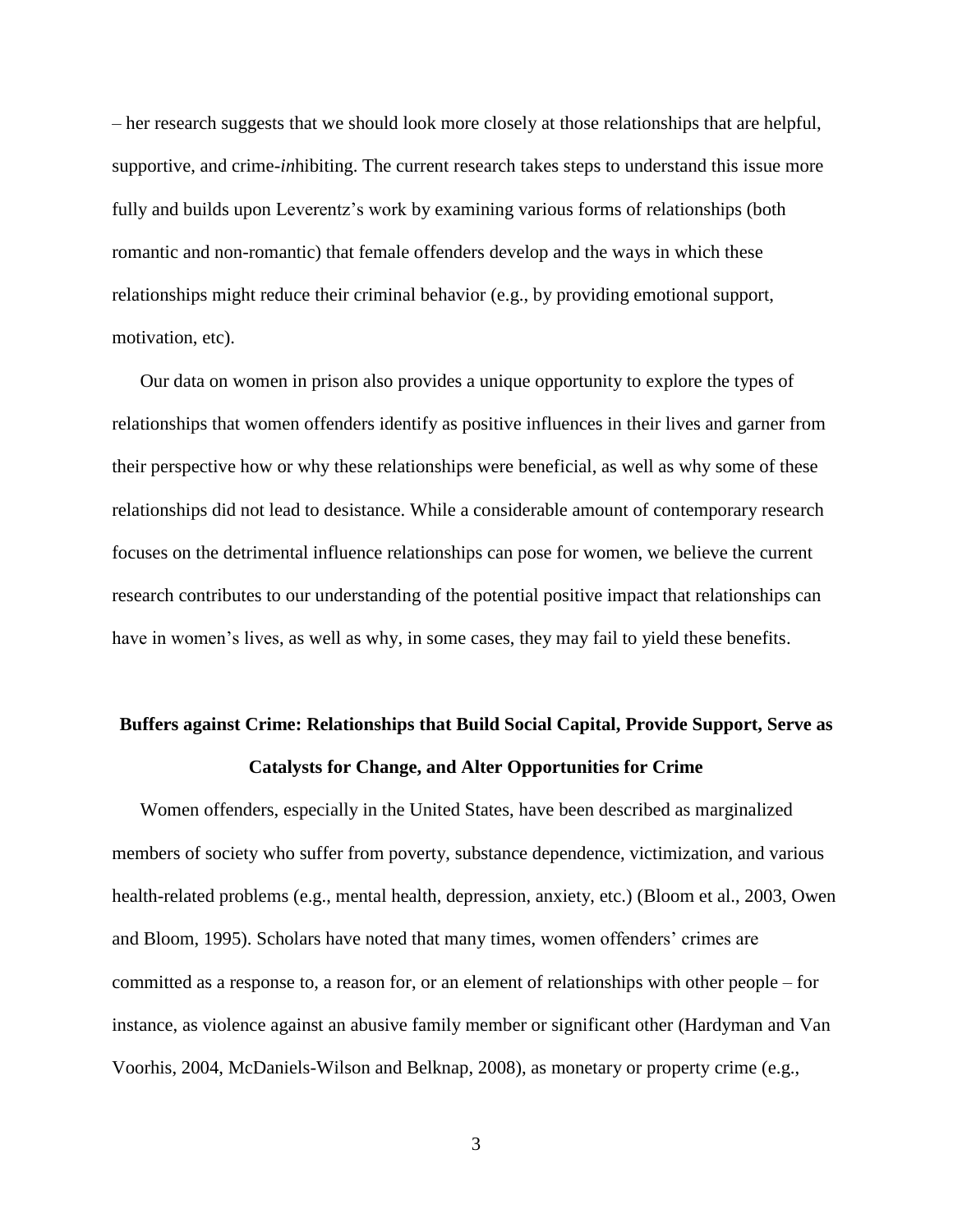forgery or fraud) committed in an effort to provide for young children [\(e.g., Mumola, 2000\)](#page-31-6), or as part of being in an intimate relationship (e.g., drug use or drug dealing within the relationship) [\(Brown, 2006,](#page-29-4) [Carbone-Lopez and Kruttschnitt, 2010\)](#page-29-5). Thus, relationships may be a particularly important consideration when examining female offending.

However, we believe that not all relationships for women offenders are criminogenic, or crime-promoting. Given previous research on women offenders, it seems likely that there are several mechanisms by which relationships might positively impact their lives. Borrowing from various scholars' work on women offenders (e.g., [Gilligan, 1982,](#page-30-6) [Giordano et al., 2002,](#page-30-7) [Leverentz, 2006,](#page-31-3) [O'Brien, 2001\)](#page-31-7), we speculate that connections with others may reduce women's criminal behavior by providing social support, building social capital, intrinsically motivating, and altering women's opportunities for crime. We draw from several lines of theory and research to support our contention that positive relationships with others can act as "buffers" against women's criminal behavior. From social capital theory [\(Portes, 1998\)](#page-31-8), we posit that the relationships women maintain with others can foster supportive networks and link them to resources (e.g., jobs, babysitters) that help them to stay out of trouble (see also [O'Brien, 2001,](#page-31-7) [Reisig et al., 2002\)](#page-31-9). It seems likely that, given female offenders' often marginalized status [\(Owen](#page-31-4)  [and Bloom, 1995\)](#page-31-4) combined with their primary caregiver responsibilities [\(Mumola, 2000,](#page-31-6) [Brown](#page-29-6)  [and Bloom, 2009\)](#page-29-6), they would benefit from receiving instrumental, financial, and emotional support. Thus, family members, friends, and significant others who provide functional services such as childcare, transportation, or safe housing, or who connect them to other resources (e.g., employment, domestic violence shelters) and prosocial networks may protect them from turning to crime to satisfy those needs, at least temporarily.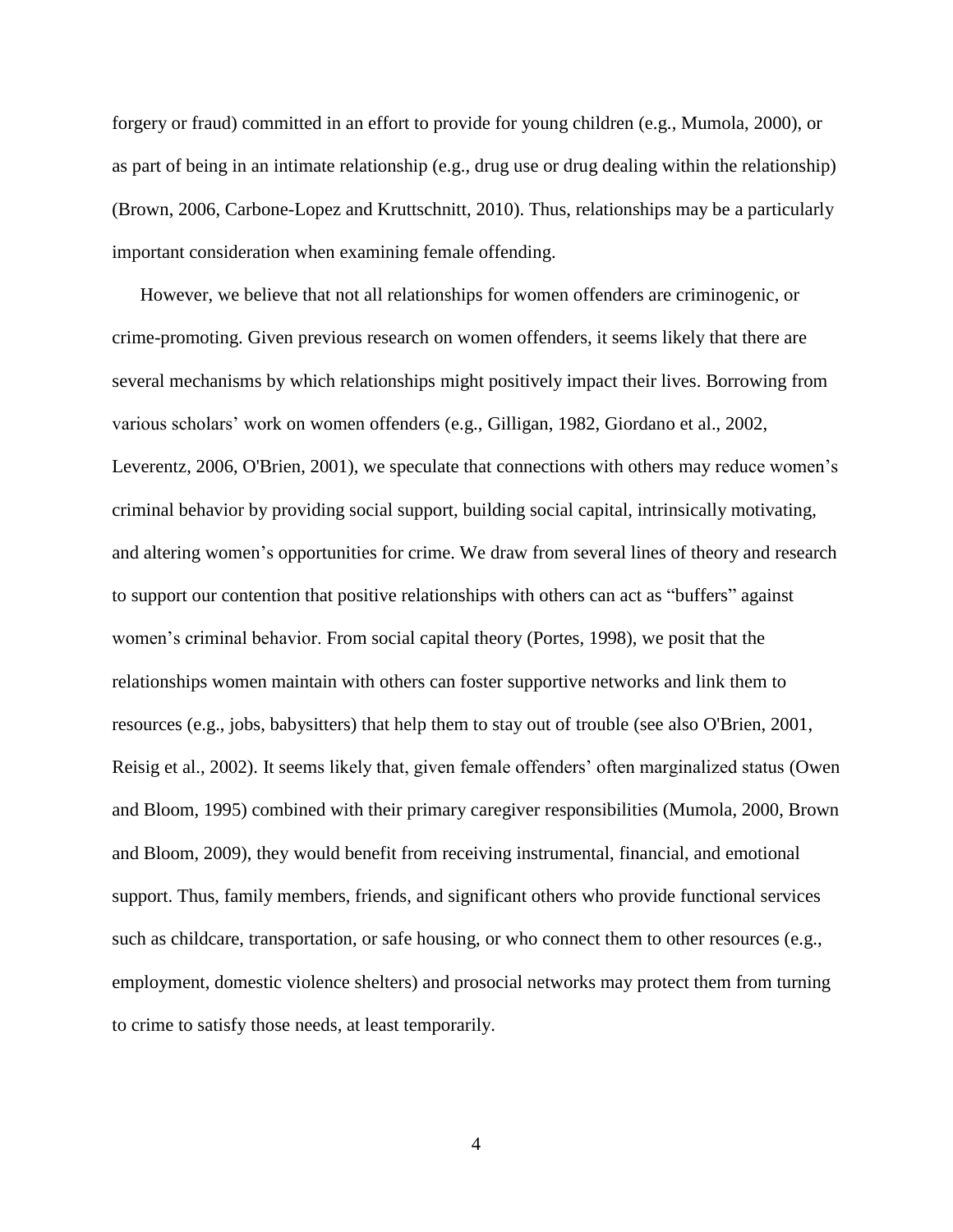Further, emotional and moral support have been identified by women offenders as important motivators to change their behavior [\(Cobbina, 2009,](#page-29-7) [2010,](#page-29-8) [O'Brien, 2001\)](#page-31-7). Recent research by Giordano and her colleagues [\(2002,](#page-30-7) [2007\)](#page-30-8) suggests that emotional connections with others may facilitate cognitive transformations and serve as catalysts for behavioral change. These emotional connections may inhibit criminal behavior by increasing the likelihood that women latch onto the "hooks for change" [\(Giordano et al., 2002\)](#page-30-7) in their lives, or from a control theory perspective [\(Hirschi, 1969,](#page-30-9) [Laub and Sampson, 2003,](#page-30-10) [Sampson and Laub, 1993\)](#page-31-10), such connections may provide incentives for women to refrain from crime because they fear damaging the quality of the relationship (i.e., bond). Indeed, some women have noted that avoiding disappointing their family members helped them change their behavior [\(Brown and Bloom, 2009,](#page-29-6) [Dodge and](#page-29-9)  [Pogrebin, 2001\)](#page-29-9), while others have suggested that continuing in a life of crime is incompatible with their moral obligations to their family [\(e.g., to make a better life for their children, see](#page-30-7)  [Giordano et al., 2002\)](#page-30-7). Further, relationships that carry with them positive emotional connections, such as love or affection, can arouse changes in offenders' self-perceptions and evoke more optimistic definitions of themselves [\(Giordano et al., 2007\)](#page-30-8). These cognitive changes, in turn, may elicit prosocial behavioral changes: women may begin to redefine themselves in a more positive light, such as in relation to other people (e.g., their children) as opposed to their past behaviors [\(e.g., crime, Huebner et al., 2010\)](#page-30-11), they may come to view themselves as more worthy of desirable outcomes [\(e.g., a loving relationship with a significant](#page-30-8)  [other, see Giordano et al., 2007\)](#page-30-8), or they may begin to understand the consequences of their behaviors from their new perspective as a "mother," "spouse," or "caretaker" (e.g., doing drugs may impede caregiving abilities, see [Giordano et al., 2002,](#page-30-7) [O'Brien, 2001\)](#page-31-7). This is very similar to relational theory, which also suggests that a woman's identity is shaped and defined by the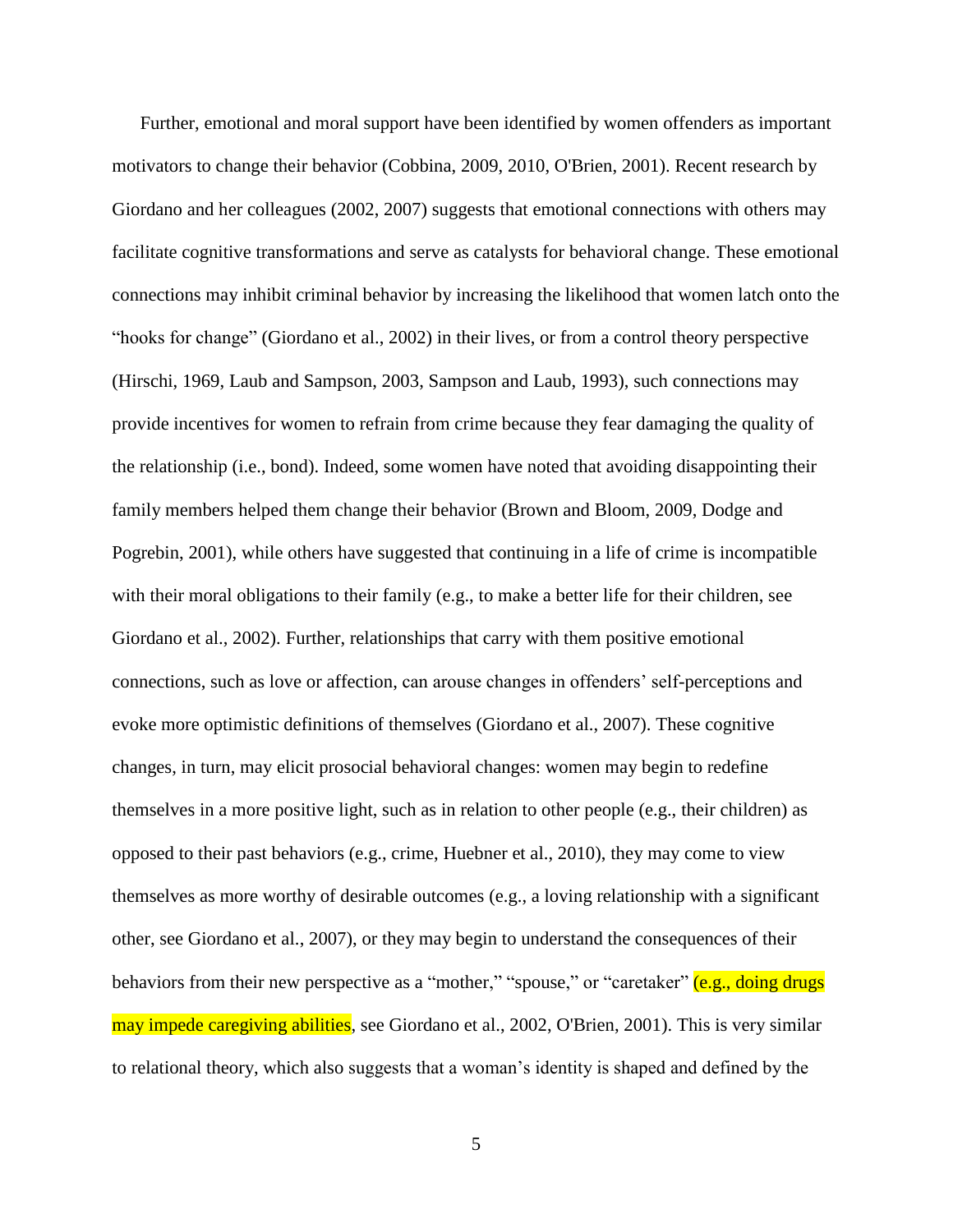quality of relationships she has with others [\(Gilligan, 1982,](#page-30-6) [Miller, 1976\)](#page-31-11). The high rate at which women offenders are victimized by others [\(Browne et al., 1999,](#page-29-10) [McDaniels-Wilson and Belknap,](#page-31-5)  [2008\)](#page-31-5) has often been linked to their low conceptions of self-worth, depression and other mental health problems, substance use, and violence against others [\(Covington, 2000,](#page-29-11) [Messina et al.,](#page-31-12)  [2007,](#page-31-12) [Salisbury and Van Voorhis, 2009\)](#page-31-2); given these linkages, it is plausible that *positive* relationships with others may serve as incentives to make positive changes in their lives or they may provide a prosocial (i.e., non-criminal) identity for women [\(Huebner et al., 2010,](#page-30-11) [Giordano](#page-30-7)  [et al., 2002\)](#page-30-7).

Finally, we believe that relationships with others may change women's opportunity structures and routine activities [\(Leverentz, 2006,](#page-31-3) [Cohen and Felson, 1979\)](#page-29-12) regarding crime. In particular, relationships may reduce women's opportunities for crime and increase their opportunities for prosocial activities by changing their access to systems or institutions such as family, community, church, school, or work. For instance, a woman's friend or relative may help her gain access to employment, and her involvement in a new job might diminish the amount of free time she has to spend with negative associates who provide opportunities or exposure to risky or criminal activities. This point of view is consistent with Horney et al.'s [\(1995\)](#page-30-12) notion of local life circumstances, where even short-term relationships may be beneficial in redirecting women's criminal behavior to non-criminal behavior. Further, if these relationships provide avenues for female offenders to develop new, prosocial contacts and be reinforced for positive behaviors over criminal behaviors [\(Burgess and Akers, 1966\)](#page-29-13), they may be more successful at eliciting longer-term change among women [\(Giordano et al., 2002\)](#page-30-7). Female offenders may also become less involved in criminal behavior because of the roles they fulfill and the routine activities that follow from those roles – for example, by acting as the primary caregiver role for either their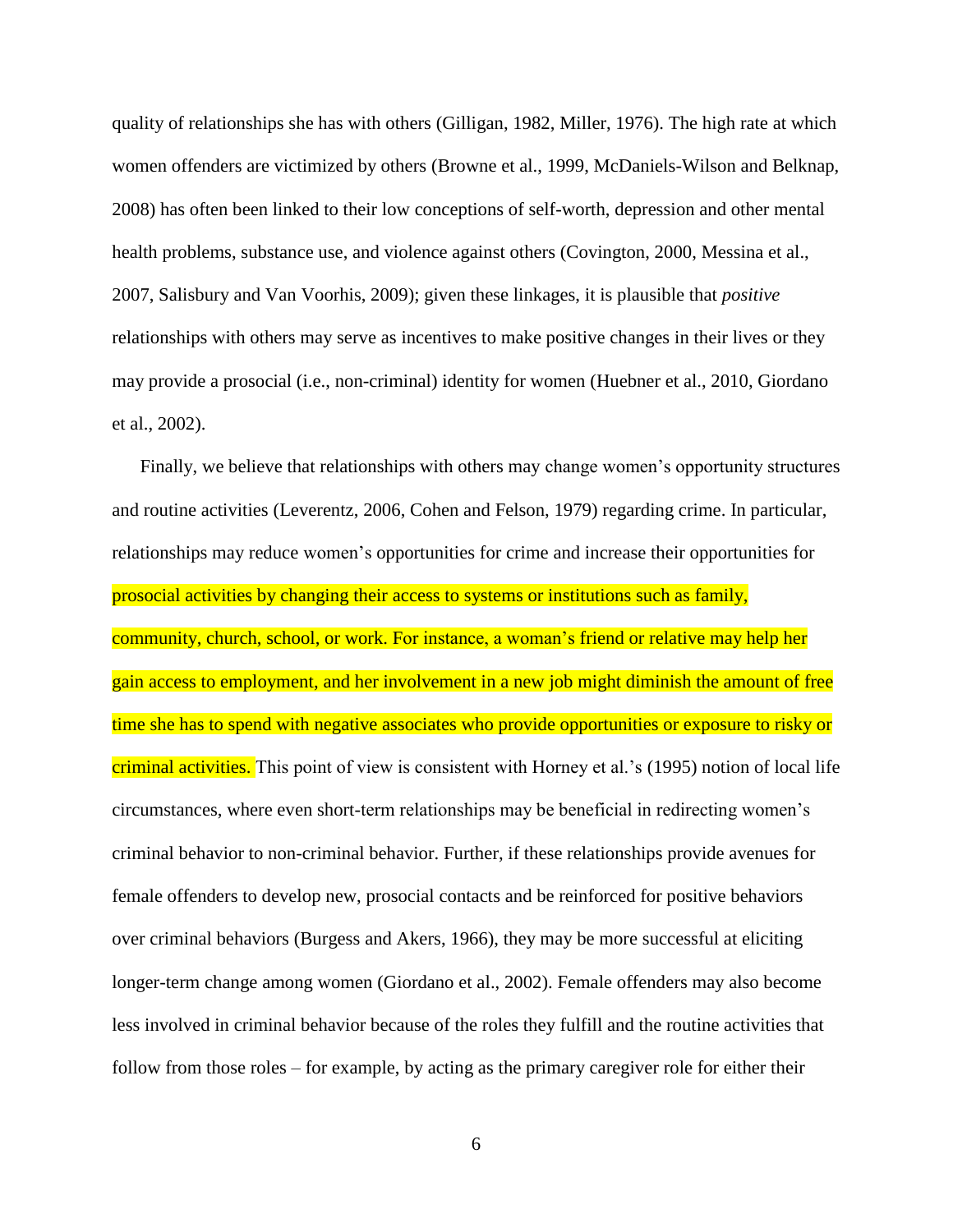children or other family members, women's activities may involve working more and staying home at night instead of going out with friends who engage in crime.

In all of the ways discussed here, relationships with others may reduce women's need, desire, and opportunity to engage in crime, and we use these theoretical perspectives to guide our study. Our study is certainly not the first to examine these mechanisms among women, but we do believe that women's reflections on their choices, behaviors, and motivations from prison can inform our understanding of incarcerated women in general. Thus, we explore these possibilities throughout this study, and provide examples from women offenders' perspectives about how their relationships with others were beneficial to them and how they may have served as temporary "buffers" against their criminality. Women offenders are certainly not a homogeneous group, however, and despite having some helpful relationships with others, women in our sample nonetheless continued to engage in criminal behavior, some more so than others. Therefore, we also explore the possible reasons that their positive relationships failed to evoke long-term change; obtaining this sort of information from incarcerated women may be particularly insightful. In doing so, our study contributes to the overall understanding of how relationships with others can positively impact women offenders' behavior, as well as the limitations of those relationships.

#### **Data and Methods**

This study uses qualitative data collected as a part of a larger study examining women's gendered pathways to crime (DeHart, 2008) with a sample of women incarcerated in a maximum security prison in the Southeastern region of the United States. It is important to note that this study therefore cannot provide evidence regarding how relationships may affect desistance, since the women involved in this study were incarcerated at the time of data collection and thus did not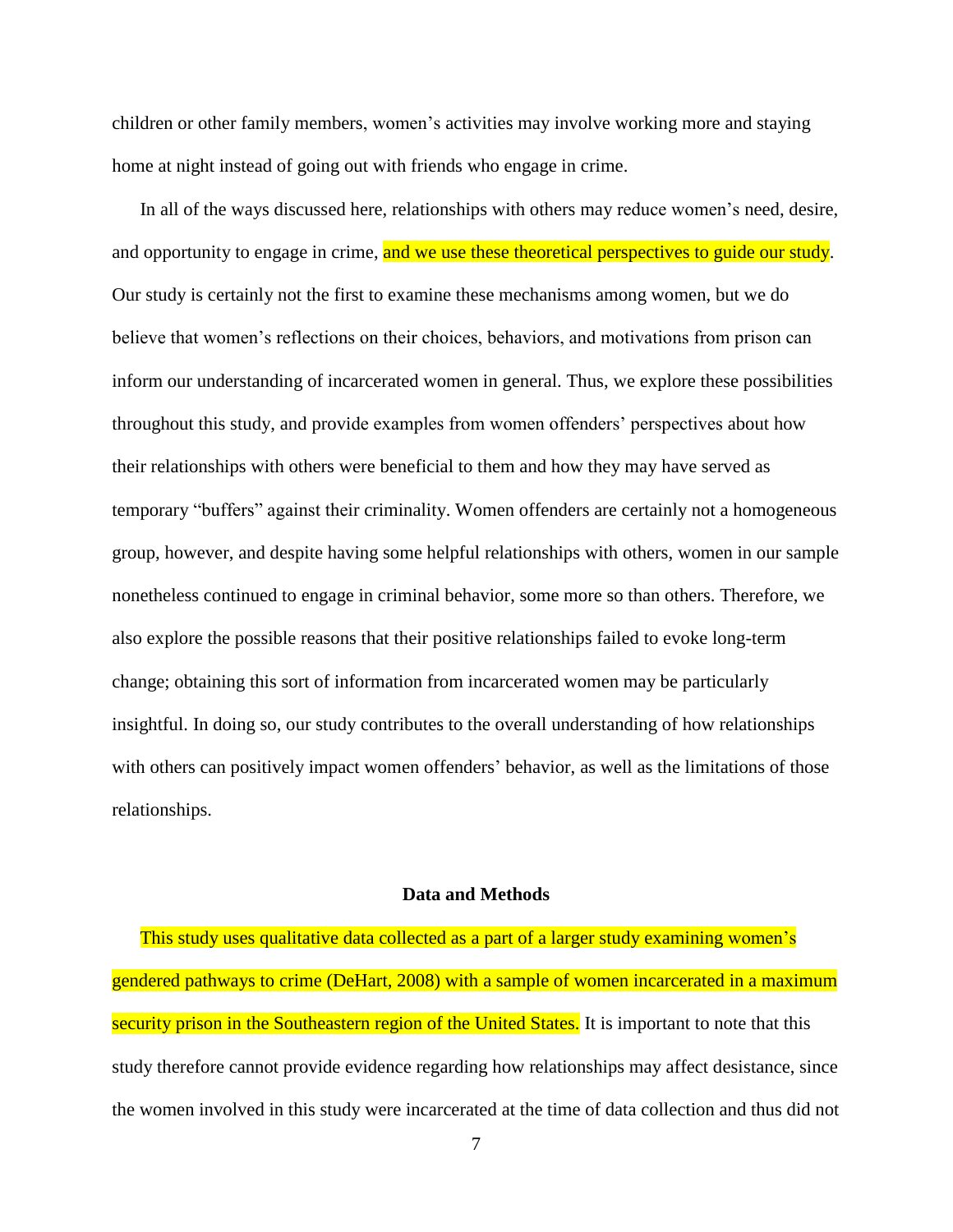desist from crime. However, our data do allow us to better understand women's perspectives of the positive influences in their lives.

At the time of sampling, the prospective pool of female inmates numbered 465 women. It was determined that women within 60 days of entry, those with severe mental health problems, those housed in segregation for disciplinary infractions, and those under 18 years old not be considered for the study, leaving 203 inmates from which to sample. Prospective participants were randomly selected from the eligible pool using the prison's searchable database, and women were provided the opportunity to participate until the final sample size of 60 women was reached (90 percent participation rate). This large, qualitative sample size [\(Lee and Fielding, 1996,](#page-30-13) [Swanson, 1968\)](#page-31-13) provides an opportunity for a very detailed and insightful look into the dynamics of relationships in these women's lives.

The qualitative data provided here were collected through life history interviews which lasted approximately 2 hours for each woman. Prompts addressed issues including home and family life while growing up, intimate relationships, substance use, criminal histories, turning points, and supports and buffers. With regard to the latter, the primary prompt was "Was there anything or anyone in your life that led you away from trouble, protected you, or helped you?" Because audio taping was prohibited within the prison, interview responses were captured via shorthandstyle field notes [\(Emerson et al., 1995\)](#page-30-14) and transcribed by the interviewer immediately following each interview. Data analyses were conducted using Atlas/ti qualitative software and a groundedtheory approach [\(Strauss, 1987\)](#page-31-14). Because the approach does not use predetermined categories for data coding, and rigorous analyses necessitate "promiscuous" coding rather than mutually exclusive categories, we followed a qualitative rather than quantitative tradition for data integrity (e.g., checks against multiple data sources versus intercoder reliability analyses; [Sanjek, 1990,](#page-31-15)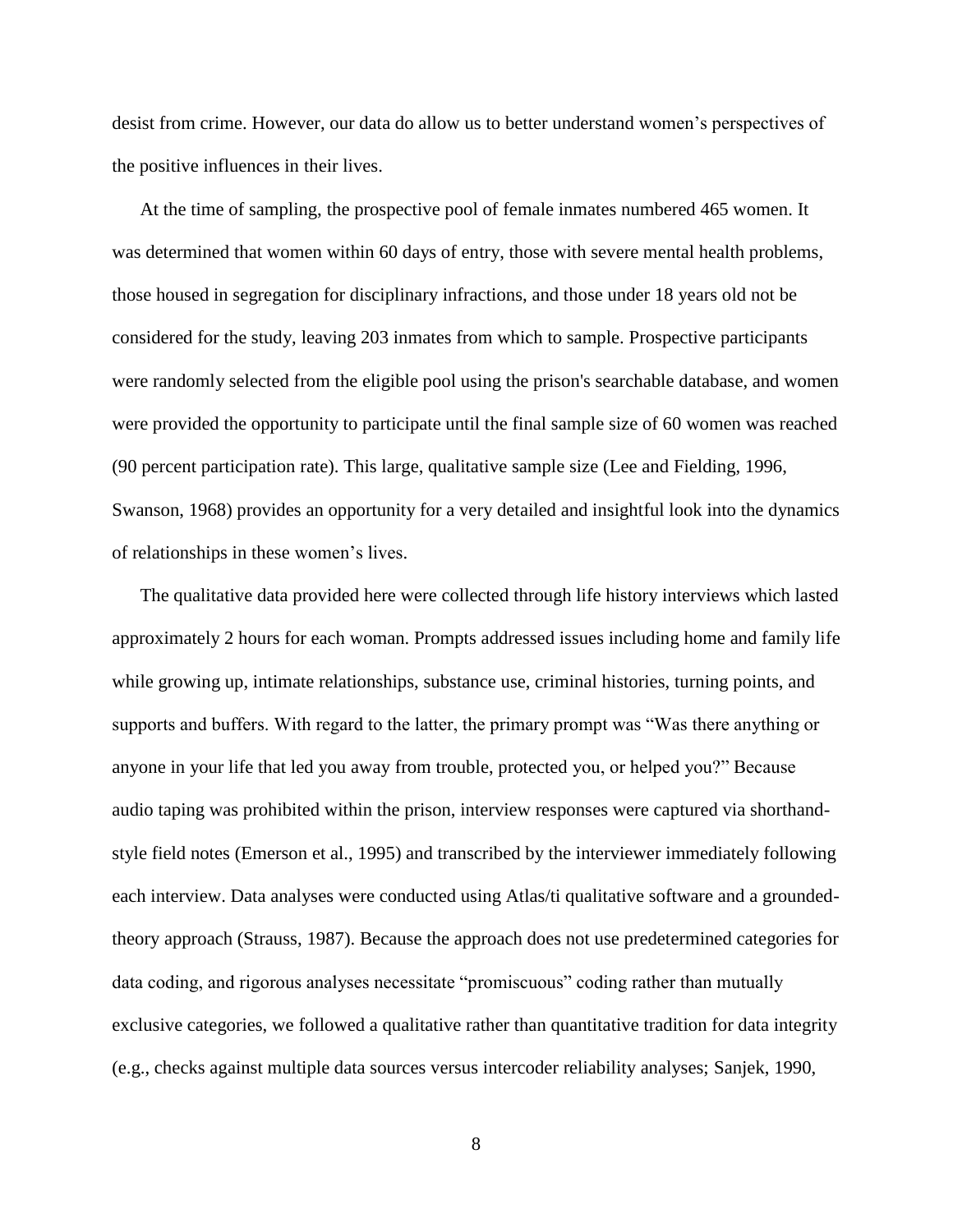[Kirk and Miller, 1986,](#page-30-15) [Glaser and Strauss, 1967\)](#page-30-16). For the current study, we focused our thematic analyses on certain coding categories identified within the original dataset (e.g., buffers, supports); within these categories, we examined patterns of responses among the women in our sample and performed analyses within those segments.

As demonstrated in table 1, the women in our study are similar to other incarcerated female offenders across the U.S. [\(Greenfeld and Snell, 1999\)](#page-30-1). The median age of women in our sample was 31 years old and race was evenly distributed. Less than half of the women graduated from high school and most had at least one child. Their offenses were varied, including violent (e.g., murder, manslaughter, robbery), nonviolent (e.g., forgery, burglary, shoplifting), drug-related (e.g., distribution, driving under the influence), child maltreatment (e.g., child neglect), and other forms of crime (e.g., arson, grand larceny). Table 2 highlights the larger context of the participants' lives. Women in our study recounted stories of abuse, drug use, poverty, and violence within their lives prior to incarceration. Many were mistreated, abused, and/or sexually exploited at early ages. Most women were exposed to violent, drug-using, or disorganized and chaotic living situations in their childhood homes – they shared stories of parental domestic violence, and often endured sexual abuse at the hands of family members (typically uncles, brothers, and male cousins). One woman even noted that abuse was so prevalent and commonplace that she came to "expect [it] out of life." Many women told us that they tried to leave their childhood home as soon as possible (e.g., "I couldn't wait to leave that house;" "caught the first thing smokin' and went to the city"). Unfortunately, however, the majority of the women's situations did not change after they left. In fact, most endured abuse, violence, poverty, drug use, and conflict in their adult homes. They related stories of abuse, intimidation, rape, drug use, and tension in their relationships with significant others and family members.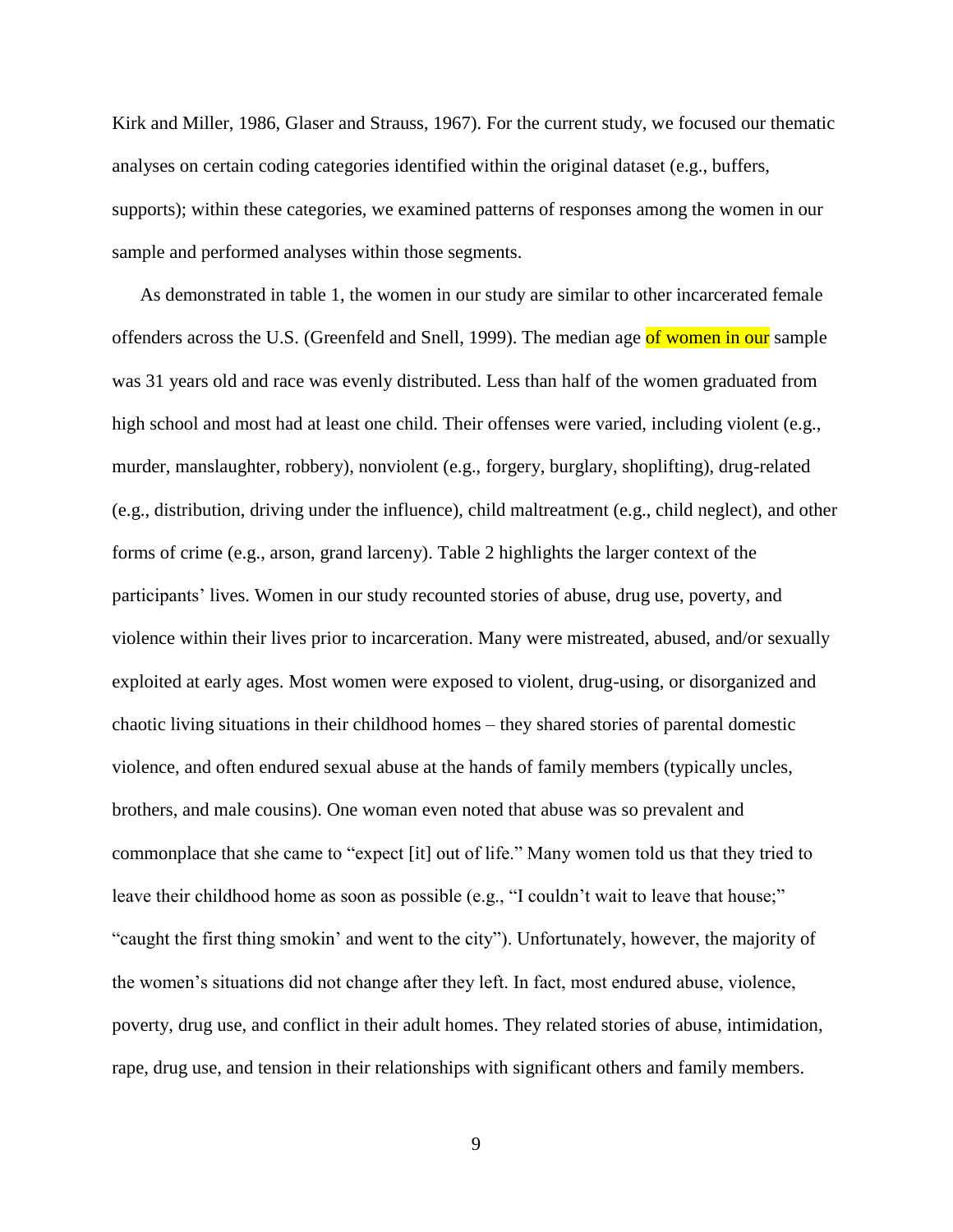Further, the women in our sample described living in poverty and shared stories of prostitution, selling drugs, and "getting with" certain people (e.g., Johns, drug dealers, etc.) in order to have or make money. Still, however, these women - approximately 75 percent of our participants identified positive buffers in their lives: of these, approximately 37 percent came from family, 18 percent were provided by friends, 10 percent by romantic significant others, and 33 percent from children.

#### **(Table 1 about Here)**

Although the purpose of the larger study was to understand the role of victimization in women's pathways to crime, our focus in the current investigation was on the protective factors, or "buffers," that women identified as people in their lives who were, at times, positive influences for them. In essence, we asked women to identify and discuss the people in their lives upon whom they could rely for support, help, or encouragement, and at times, women provided information regarding why they did not "latch on" [\(Giordano et al., 2002\)](#page-30-7) to these people. Four distinct but related themes emerged from our analyses. For the women in our study, positive<sup>1</sup> relationships: a) provided access to social capital; b) offered various types of needed support; c) motivated them to avoid circumstances, people, or behaviors associated with their criminal lifestyle; and d) altered their opportunities to engage in crime. These themes will be discussed within the context of the relationships in which they occur, and when possible, we describe women's subjective perceptions of why positive influences failed to evoke long-term change for them.

 $\overline{a}$ 

<sup>&</sup>lt;sup>1</sup> For our purposes here, we refer to positive relationships as those which the women identified as helpful at some point in their lives. Therefore, we do not limit our examination only to women's relationships with prosocial, or noncriminal, others. As will be demonstrated, some women in our sample identified their relationships with criminal others as "positive" because, at least for a time, these people were encouraging, supportive, or otherwise helpful to them (even if their own behavior was negative or antisocial). Alternatively, some women also identified relationships with "prosocial" others as very negative experiences, or those which pushed them towards crime. For these reasons, we will refer to relationships which, from our participants' perspectives, encouraged their noncriminal behavior, as "positive" throughout the remainder of this study.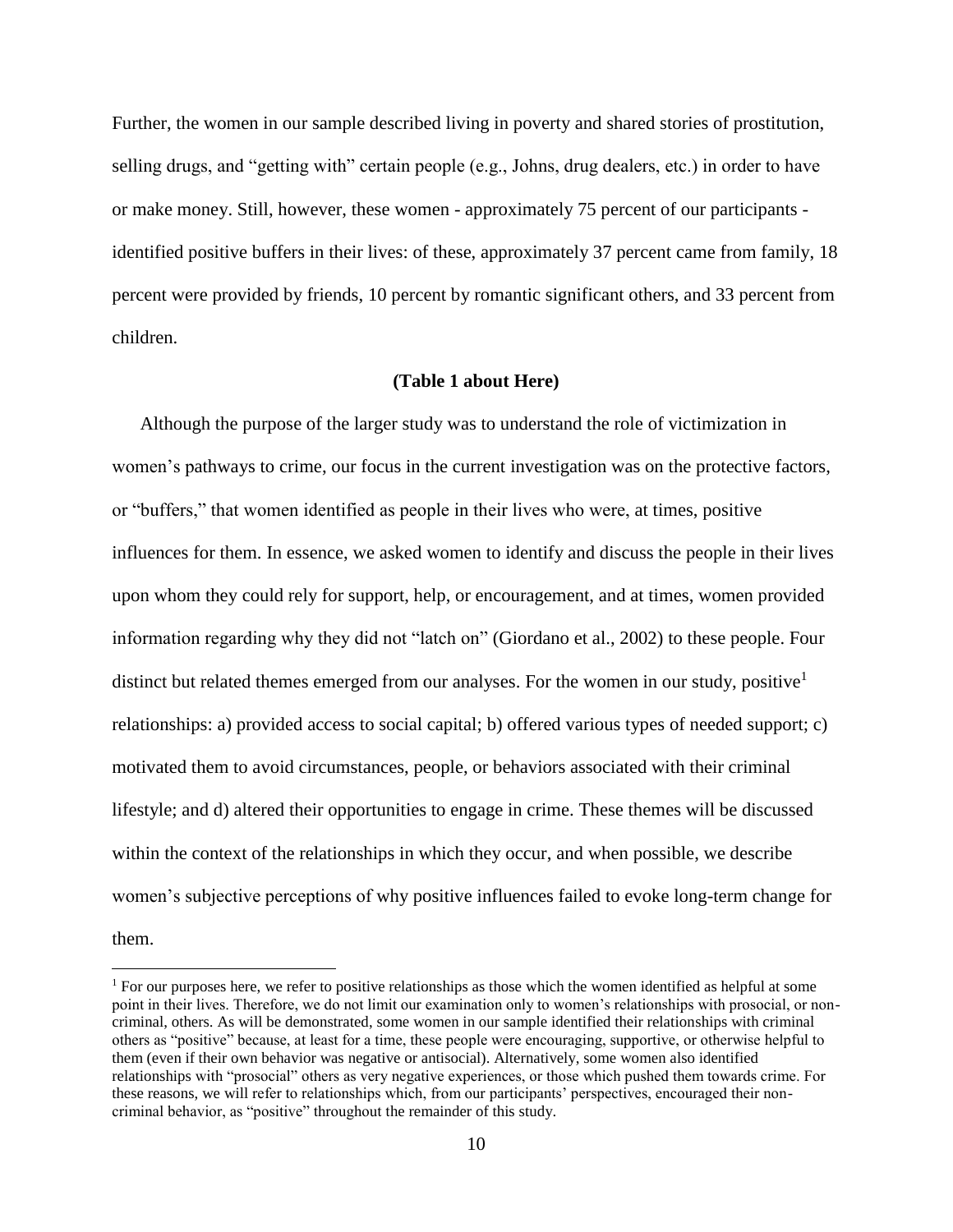#### **(Table 2 about Here)**

#### **Results and Discussion**

#### *Relationships with Family Members*

Families were the largest contributors of positive influences reported among our participants, with 37 percent of women reporting that their family members were "buffers." Overall, women described that their family members provided emotional, instrumental, and financial support. Female offenders have cited their family's love and attachment as factors that help them stay away from a life of crime [\(Cobbina, 2009,](#page-29-7) [2010,](#page-29-8) [O'Brien, 2001\)](#page-31-7) – such connections provide moral support and encouragement, and suggest that women's family will support them despite difficult circumstances. Barbara,<sup>2</sup> a 52 year-old Caucasian woman convicted of murdering her husband who repeatedly abused her, told us that her grandmother was emotionally supportive:

Barbara's grandmother was a support…Barbara could always talk to her for a good word. Her grandmother would tell her to stay out of trouble. She was supportive - Barbara always felt better about herself after talking to her grandmother. She was Barbara's self-esteem. When Barbara was at her lowest, she could talk to her grandmother, and Barbara would feel better about herself and be able to cope with whatever was going on.

Barbara admitted that after her grandmother died, she "didn't turn to anybody else" for support to help her cope with physical and sexual abuse from her first husband. This is noteworthy, since Barbara told us that she "didn't go for help...she stayed in the situation she was in – abuse" with her second husband, which ultimately lead to her incarceration.

Family members may also provide important instrumental forms of support that female offenders need in order to refrain from crime. It has been suggested that family members provide advice to female offenders regarding how to secure a job and how to stay away from crime [\(Mills and Codd, 2008\)](#page-31-16), and women often report that family members provide free childcare or

 $\overline{a}$ 

<sup>2</sup> Women were given pseudonyms throughout this study to protect their identity.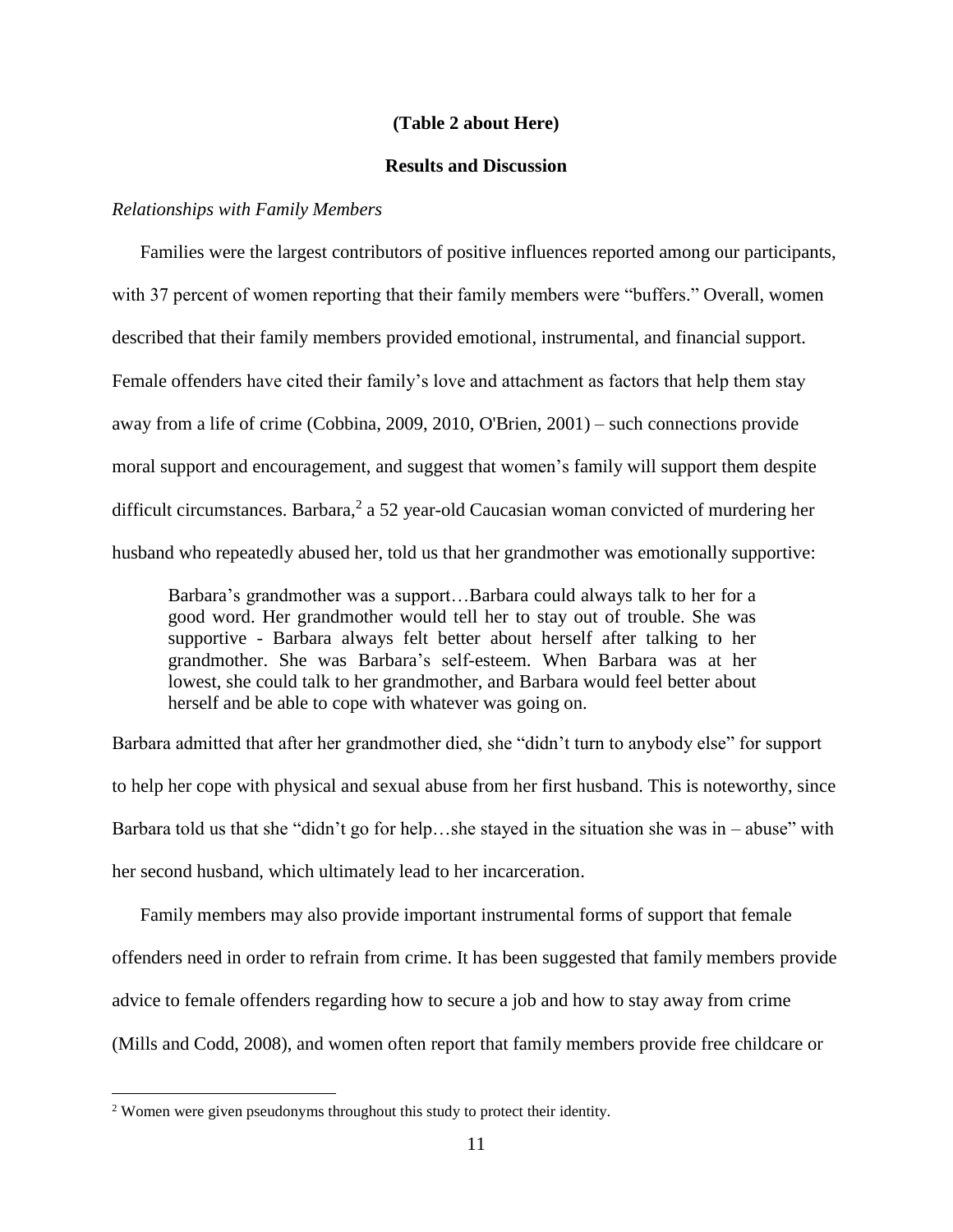offer a safe place to live while they get on their feet [\(Brown and Bloom, 2009,](#page-29-6) [O'Brien, 2001\)](#page-31-7). Carrie (29 years old, African American, child neglect) credited her sister for helping her out numerous times while she was using drugs and as things "kept getting worse" for her – she lived with her sister after being evicted from her apartment as well as after she was released from drug treatment. At the time of her incarceration, Carrie was "involved in a lot of drugs" and could not adequately take care of her three children. She is now especially grateful to her sister for watching over her children during these difficult times:

Carrie's sister pulled her out of a lot of trouble, which Carrie never realized until she was locked up. Carrie's sister always took care of the kids – they would have gone to a foster home earlier if it weren't for her sister.

Other women in our sample reported that family members indirectly or directly intervened to help them leave drugs, violent circumstances, or other **high-risk** situations. Although these changes were temporary, they afforded women with opportunities for long-term change (such as breaking up with a boyfriend or enrolling in a treatment program). For instance, Betty, a 38 yearold African American burglary offender, reported that she left her violent boyfriend and lived with her parents during her pregnancy because she knew she would not use drugs while living with her mother:

Betty just left and went home to her momma (so she wouldn't smoke). She stayed with her momma while she was pregnant. She got straight, got an apartment, got herself situated…she was going to leave [her boyfriend].

Tara (27 years old, Caucasian, shoplifting) also recalled a time when her mother helped her

escape a very abusive relationship with a boyfriend:

Tara was pregnant with his child and didn't want to do any more drugs. One day, he pushed Tara across the room and she fell against a dresser – this was while she was 6 months pregnant. Then he smacked her. Tara called her mother and said "I gotta get out of here." She was to that point that she was going to kill herself if she touched more drugs – she didn't want to hurt her son or have him born addicted. Tara's mom came and got her…Tara left everything…and never dated [that boyfriend] again.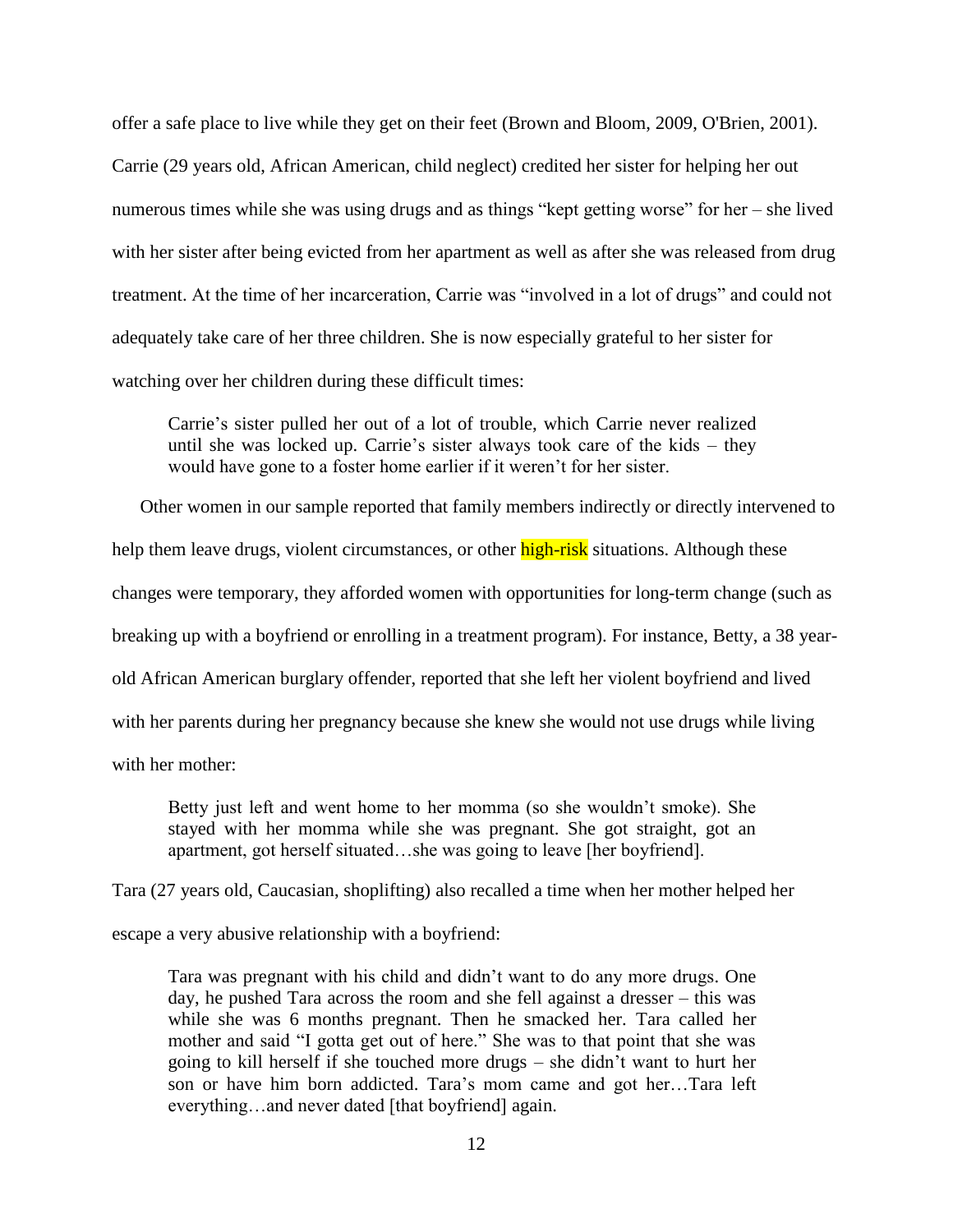Although these relationships were beneficial at the time, women's relationships with family members were quite often conflicted, corrupting, or exploitative. Barbara was raped by her uncle when she was 12 years old, Carrie grew up in a sexually abusive household around drug use and with very little adult supervision, Betty's relationship with her mother and father was characterized by very little "closeness," and Tara portrayed her abusive relationship (where she was often the aggressor) with her mother as "awful." Nonetheless, these women were still able to identify instances where their family "came through" for them in one way or another; their accounts indicate that regardless of the difficult and sometimes tenuous nature of women's relationships with others, they may still benefit from those connections.

Most of the women in our sample reported monetary hardships, with some resorting to robbery, burglary, prostitution, selling drugs, or "getting with" drug dealers, bosses, husbands, or "sugar daddies" in order to make money or live a certain type of lifestyle. In some cases, financial support regarding even the most basic items such as food or clothing may prevent women from turning to crime to satisfy those needs [\(Cobbina, 2009,](#page-29-7) [O'Brien, 2001\)](#page-31-7). Sylvia indicated that after almost 5 months of living in hotels and shelters waiting to get into a drug treatment program, her sister and friend came to help:

[They] came and took her to a hotel and bought her some food. The next day they took her to the bus station and bought her a ticket back to her home city. Sylvia went back and lived with her mom.

Women in our sample were also motivated to change their behavior because of their relationships with family members. Family members may be important in instilling beliefs, selfefficacy, and social or human capital within women, all of which may be related to reduced criminal activity [\(Salisbury and Van Voorhis, 2009\)](#page-31-2). Indeed, women in our study frequently noted that their obligations to or investment in relationships with family members often provided reasons for them to behave more prosocially and improve their lives. Joan (41 years old,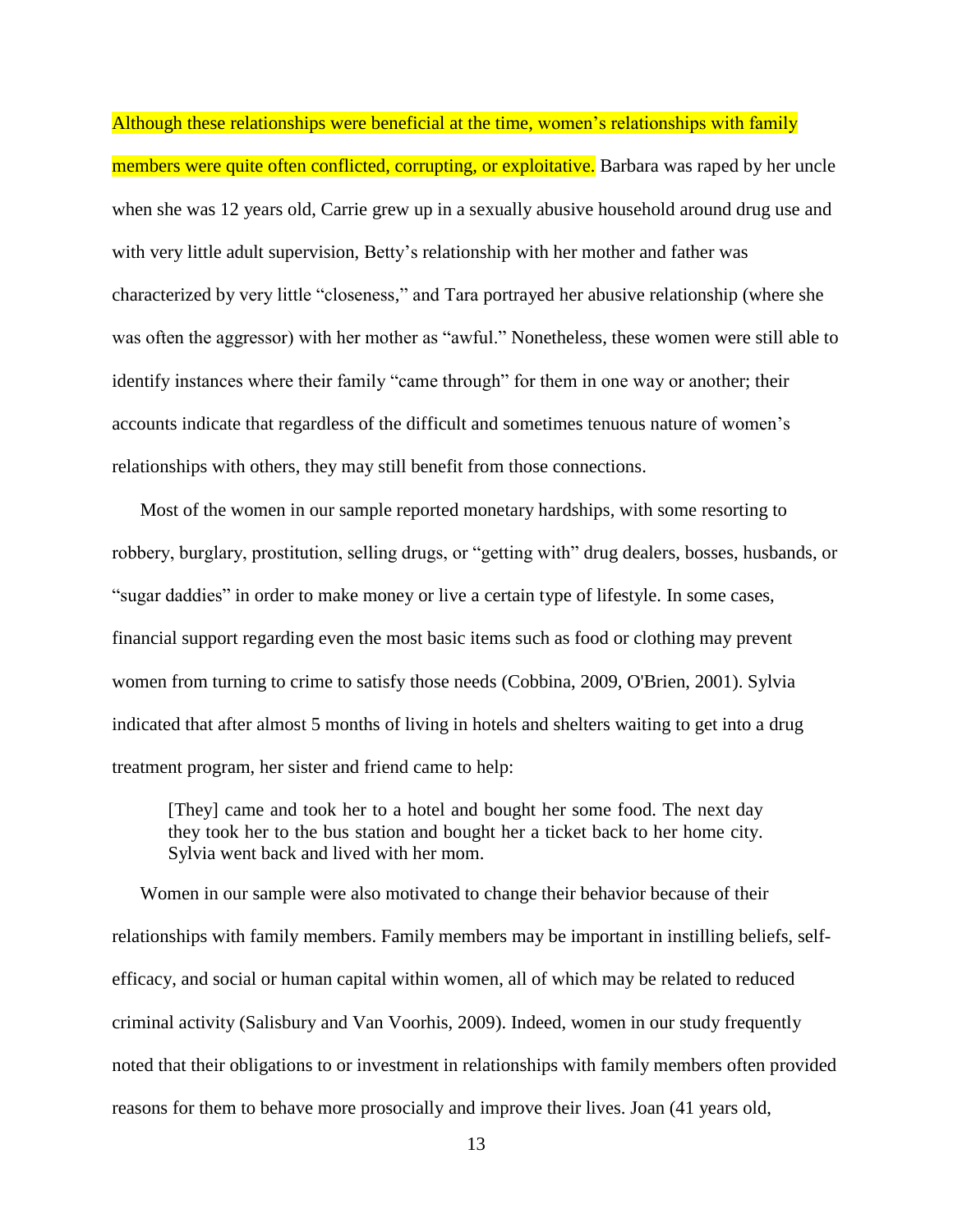Caucasian, homicide by child abuse) ran a home daycare where two children died, and summed up the effect her family had on her behavior in this way:

…it all goes back to trying to please people that you care about…it keeps you focused. If you care about your family and love them, you aren't going to put yourself in a position to have yourself taken away from them.

Joan's statements suggest that caring relationships with family members and others may be important enough to keep women from engaging in crime (so as not to damage those relationships). During her interview, she also highlighted the role of spirituality in her life [\(see](#page-30-17)  [Giordano et al., 2008\)](#page-30-17), something she credited her family with teaching her and which she identified as a "strength." Joan reported that she continues to receive letters of support and encouragement from members of her childhood church; thus, she appears to continue to benefit from the social capital her family helped build with their church congregation.

Josie (27 years old, African American, shoplifting) was also motivated to change her behavior because of her emotional connections with her family members. She recalled having a conversation with her sister that inspired her to seek treatment for her crack cocaine addiction:

One thing that made things click for Josie was when she called her sister on her [Josie's] birthday...Her sister said, "I never thought I'd hear from you on this day-I thought maybe you'd be dead." This woke Josie up. Josie said "come and get me, I want to stay with you, I want to go to rehab."

Women also reported that they were motivated to change their behaviors because they did not want to "disappoint" certain family members. Nicole, a 30 year-old African American drug offender, recalled that she used to skip school in the 7<sup>th</sup> grade to ride around in stolen cars, but she "didn't want to do it too regular because she didn't want to get caught and be bad in her grandma's eyes." Again, this attests to the multifaceted nature of family relationships and how families can exert positive, negative, or contradictory influences on social behavior.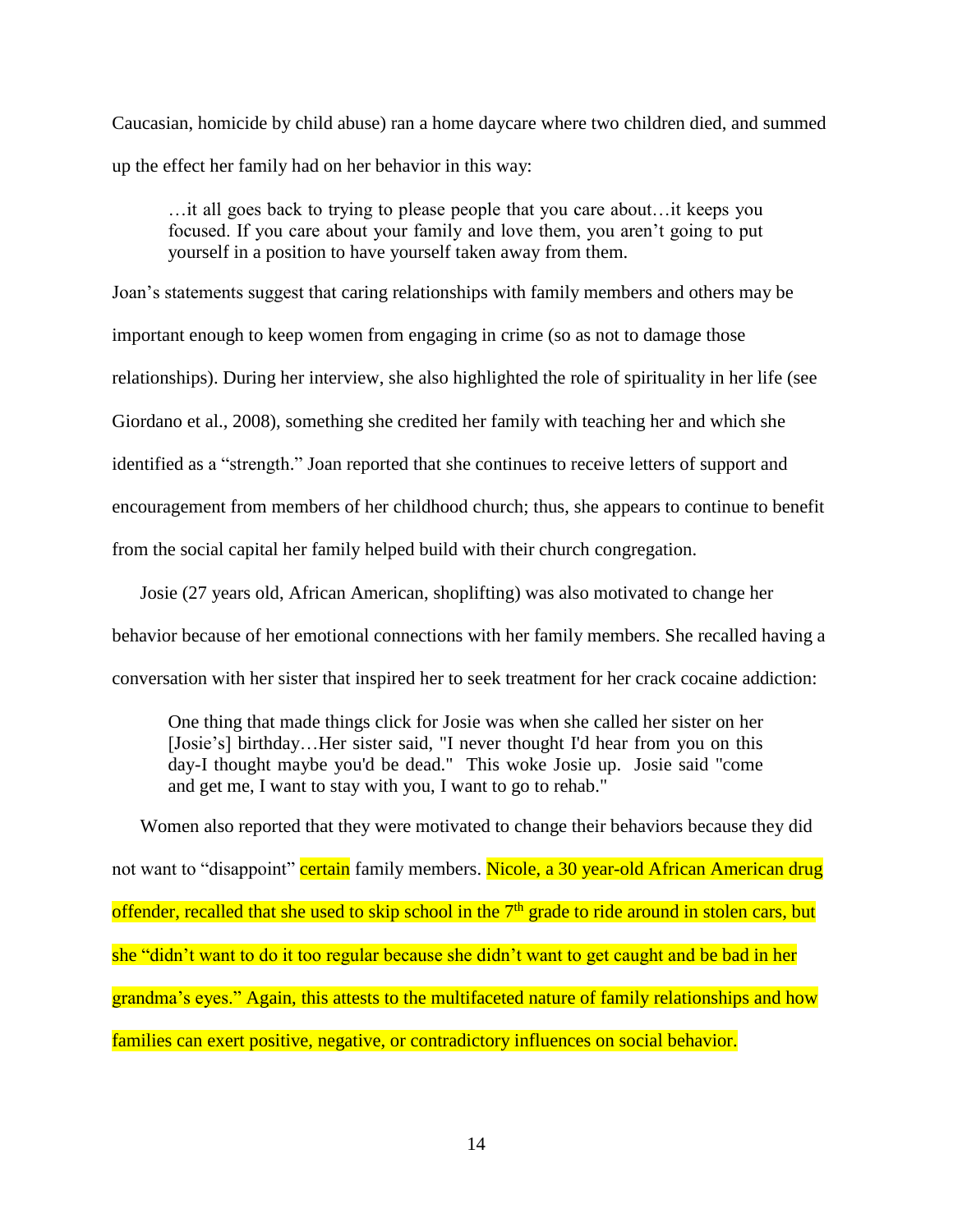In some cases, obligations to their family members, such as providing care to their ill parents, also reduced their opportunities for crime and inspired them to avoid trouble:

…taking care of her [Amber (28 years old, Caucasian, robbery)] mom also helped her stay off pills some. Her mom had smoked for years and had to be on oxygen, was in really bad health…seeing that, and also just having to take care of her, that made Amber lay off the pills some.

Other women did not appear to be intrinsically motivated to refrain from criminal behavior, but they admitted that their reduced opportunity for crime was in part or wholly attributable to their relationships with family members. For instance, Latisha (23 years old, African American, manslaughter) indicated that spending time with her family reduced her opportunities to engage in crime when she was younger, noting that she was "sheltered" and "didn't have time to get in trouble," and Chantelle (24 years old, African American, robbery) noted that rules at her aunt's house also prohibited her from using drugs and getting into trouble:

She [Chantelle] would sneak and do drugs…she still wanted to do alcohol and party, but she knew she couldn't do that at her aunt's. Soon she moved in with her cousin and began drinking and doing crack every day.

Chantelle's account highlights the importance of being receptive to the "hooks for change" [\(Giordano et al., 2002\)](#page-30-7) that are available in their lives; in her case, Chantelle was unwilling to change her drug habits (she began using crack cocaine at 13 years old), despite her aunt's best efforts to curtail those behaviors. Similarly, Patricia (35 years old, African American, drug offense), recognized the support and encouragement that her own aunt offered, but suggested that she was not as open or receptive to receiving it:

Patricia's aunt has always led her away from drugs. The aunt is always there, and Patricia knows the aunt loves her and wants the best for her, has her best interests in mind. They don't get along because Patricia doesn't listen to the aunt. The aunt tells her stuff she's already told her before.

Unfortunately, her aunt's support was not enough to overcome Patricia's unwillingness to change [\(Giordano et al., 2002\)](#page-30-7), as she admitted to being "mixed up with drugs…got stabbed and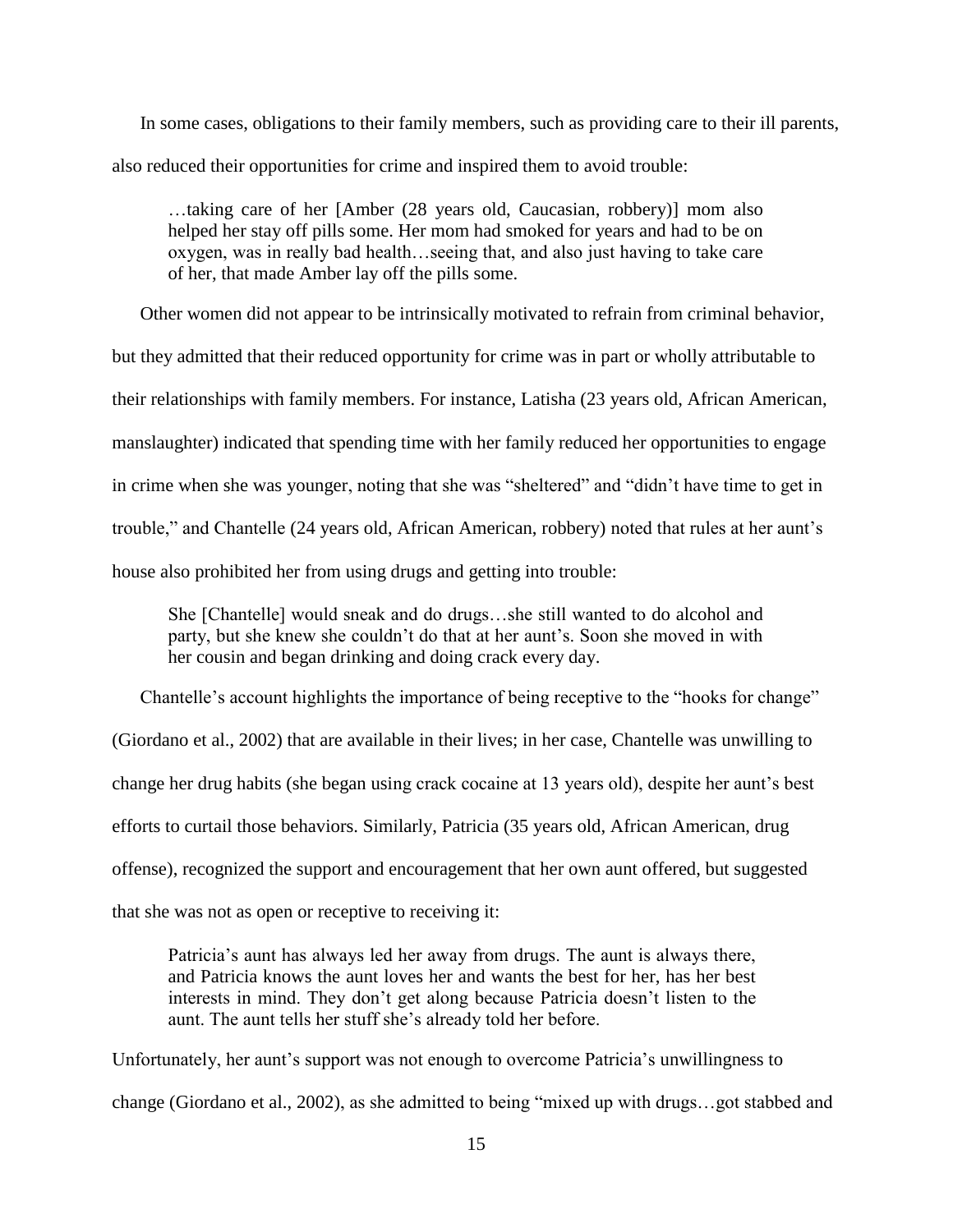almost died" prior to her incarceration as a result of her crack cocaine addiction. Women's receptivity to positive relationships is an important consideration for our understanding of the potential positive influences in women offender's lives – positive influences may be present, as demonstrated in our sample, but they may co-exist with negative influences, and some women may be unable or unwilling to take advantage of them, and thus cannot benefit from them.

#### *Relationships with Friends and Peers*

While it appears that having criminal associates is a risk factor for female offenders [\(Simourd](#page-31-17)  [and Andrews, 1994\)](#page-31-17), maintaining relationships with prosocial peers, on the other hand, may be crime inhibiting. It is possible that positive friendships could provide support, unite female offenders with other prosocial people, link them to prosocial opportunities or activities, or serve as role models or "blueprints" [\(Giordano et al., 2002,](#page-30-7) [Giordano et al., 2008\)](#page-30-17) for change. Prosocial friends may also encourage women to leave an abusive situation, or they may support her when she wants to receive treatment for substance abuse or mental health problems. Thelma, a 45-year old self-described drug addict convicted of shoplifting, told us that it helps her to stay away from drugs when she has a "support system of clean buddies." Friends may also directly intervene to reduce women's drug use, as in Sylvia's case:

[Sylvia's friend] didn't know that Sylvia was doing crack, as she never did it at the house. [Her friend] found out because … someone … told her that Sylvia was doing crack. [Sylvia's friend] started watching Sylvia and told Sylvia's mother about it.

Women's friendship and peer networks can also motivate them to change their behavior, or as Giordano et al. [\(2002,](#page-30-7) [2008\)](#page-30-17) suggest, they may provide "blueprints" on how to change or how to behave in prosocial ways. Patricia, for instance, found inspiration to lead a more "normal" life from her friend: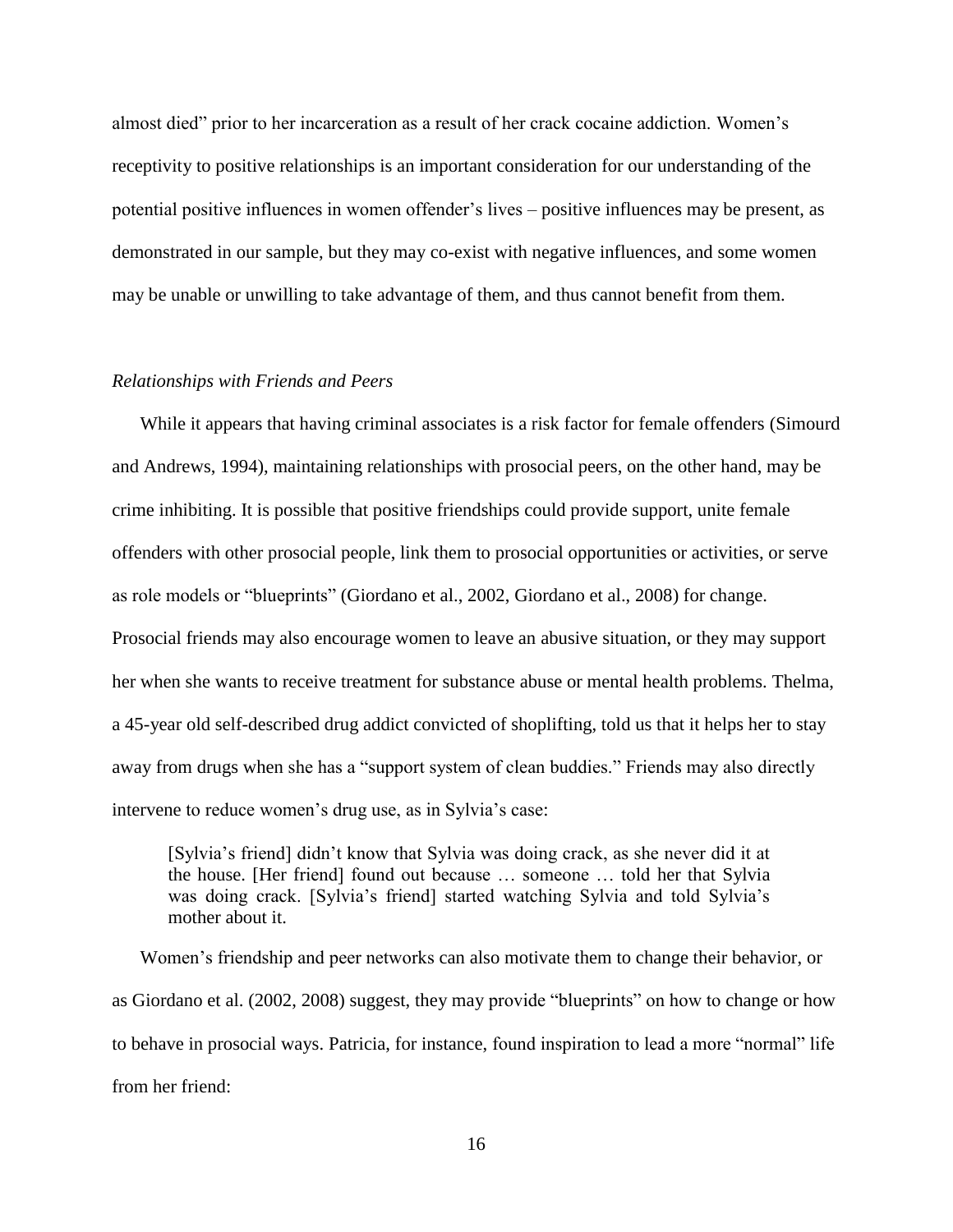Another friend who just got married has been an inspiration to Patricia. While Patricia was out getting high, the friend got a house and a new car and goes to church and has a baby. The friend tells her how much different life is now. Her friend always told her to get a job and not to sell drugs.

Patricia's friend serves as a sort of role model for how to behave in **traditionally** prosocial ways

(e.g., marriage, attend church), and the potential benefits of that behavior (e.g., new house, new

car, baby). Patricia also indicated that although she and her friends used drugs together in the

past, they were now getting "clean" at the same time, too; thus, her peer network was an

important part of her life, both in criminal and noncriminal ways:

Her buddies in school are still the buds she hangs with now. They were all into the same things together and have moved through life that way. They all started doing weed together, then crack, now they are all clean together. None of them get high now, some are marrying, having babies. They are all settling down together.

Given the extant literature regarding women offenders [\(O'Brien, 2001,](#page-31-7) [Reisig et al., 2002,](#page-31-9)

[Salisbury and Van Voorhis, 2009\)](#page-31-2), it is possible that relationships with prosocial networks may occupy time in prosocial ways as well as foster connections to other prosocial contacts, systems, or institutions, or that friends might help with increasing social capital among women by linking them with prosocial activities and networks. For instance, Sylvia noted that one of the main things that helped her stay "clean" was staying busy; this could presumably occur within the context of positive peer networks or community events. Unfortunately, however, it was not apparent among the women we talked to that their friends helped them build positive social capital. Future research might consider whether building social capital is an aspect that is deficient in all women offenders' lives.

Many women instead associated friendships with negative influences and cited the *absence* of friends as one thing that kept them out of trouble [\(see also Giordano et al., 2002\)](#page-30-7). Grace (41 years old, African American, arson), for example, mentioned that staying to herself and never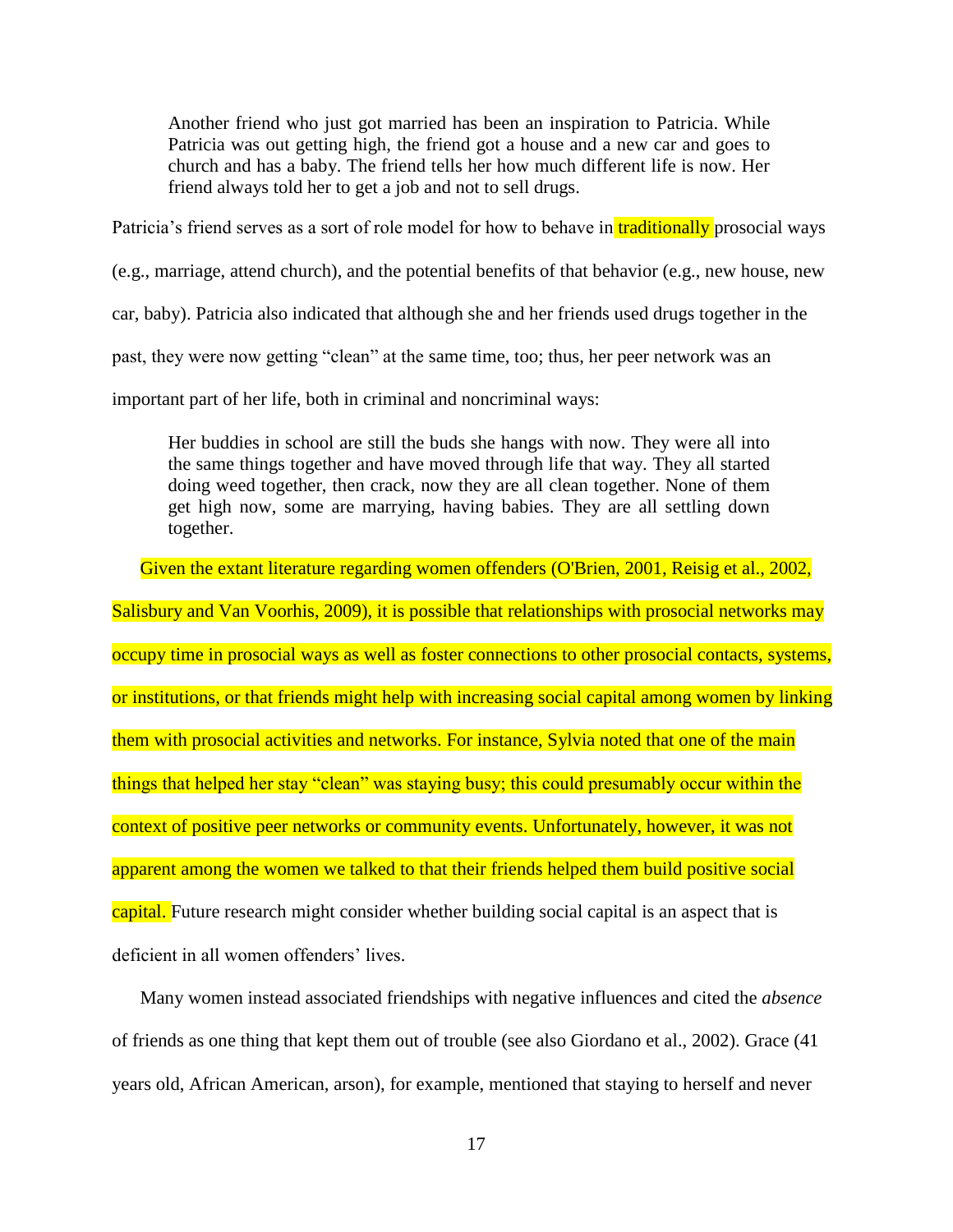having any close friends helped keep her out of trouble, and Josie noted that she would distance herself from others she saw as "troublemakers." Although we did not examine the possibility in the current study, one potential problem may be that when women distance themselves from negative associates, they are unable to fill the void left behind with new prosocial associates and networks.

Finally, our conversations with women offenders revealed that even when beneficial ties to others are available, various factors outside of the relationship may impact whether or not they utilized those relationships to turn away from crime. This is evident for Patricia, who noted that although her friends encouraged her to leave a very violent situation with her boyfriend, she did not listen because she was using drugs, and "kept going back." Giordano et al. [\(2008\)](#page-30-17) note that the immediacy of certain circumstances or situations, such as drug use, violence, or disadvantage, may outweigh the potential effect of the positive relationship. Thus, women may have some positive people in their lives that influence their behaviors, but these effects may be overcome or consumed by the more numerous, perhaps more proximate, negative influences in their lives.

#### *Relationships with Significant Others and Romantic Partners*

Much research to date has focused on the crime-producing effects of females' relationships with significant others. In this context, it has been suggested that women may be physically, emotionally, or sexually abused at the hands of their intimate partners, or that significant others foster criminal behavior by involving women in criminal activity or by promoting their drug use [\(Owen and Bloom, 1995,](#page-31-4) [Bloom et al., 2003\)](#page-29-3). Certainly, the women in our sample related many stories about poor-quality, violence- and drug-involved relationships with significant others: for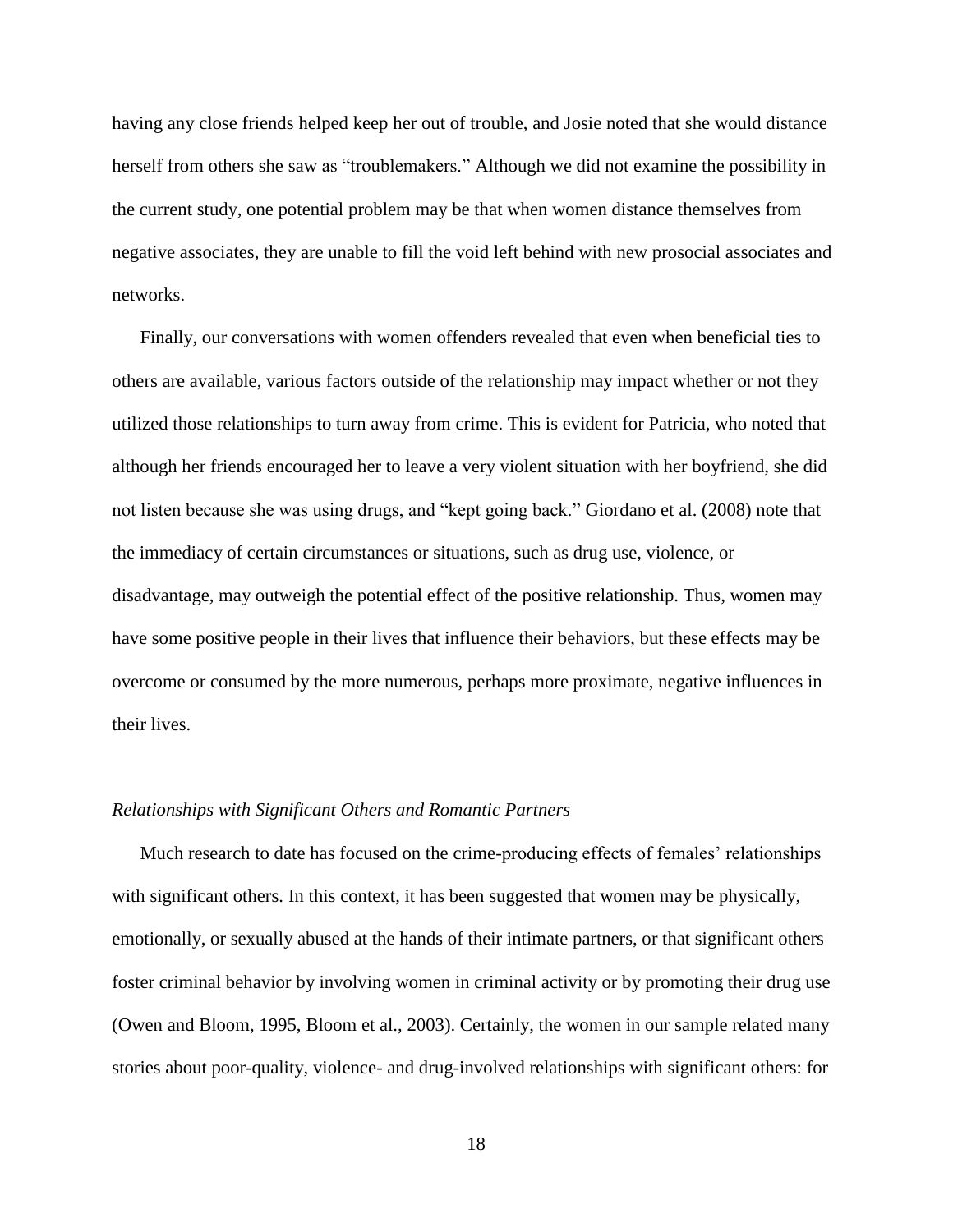instance, Brenda (46 years old, Caucasian, manslaughter) stabbed her husband after he kidnapped her, tied her to the bed, raped her, and beat her for several hours until she was unconscious and severely injured. Other women shared similar stories of abuse and exploitation by partners as well as co-offending with these partners.

It is also possible, however, that intimate partners may invoke change for the better by promoting women's independence from drugs, encouraging them to attend treatment for mental health problems or drug dependency, or providing basic financial security [\(Leverentz, 2006\)](#page-31-3). Some scholars also suggest that relationships with prosocial significant others can instill in women a desire to turn away from crime and help them redefine their perspective in life – through their connections with their partner, women may come to believe that they are more worthy of love and affection as well as other positive outcomes [\(Giordano et al., 2007,](#page-30-8) [Leverentz, 2006\)](#page-31-3). Their partner may also provide reinforcement for changed behavior and serve as an "emotional role model" [\(Giordano et al., 2007\)](#page-30-8) throughout the change process. For instance, Thelma is a drug addict and is HIV positive as a result of being raped. She described her emotional battles with the diseases but mentioned that her current boyfriend has been very supportive throughout:

Thelma is in a relationship now. He is good and they've been together for about 2 years…[current boyfriend] has been very supportive and accompanies her to doctors' appointments…Now her strengths include the support of her boyfriend, her Bible study, and her friends in prison. She also knows it's always going to be a battle for her not to use drugs. She doesn't know if she would ever be interested in a man who was unfamiliar with the type of uphill battle she constantly faces. She thinks she needs to date only people who are former addicts, people with a lot of clean time under their belts.

Although she does not elaborate, we might infer that dating ex-addicts who have "a lot of clean time under their belts" may be one way that Thelma's boyfriends model successful (e.g., drugfree) behavior for her [\(Giordano et al., 2007\)](#page-30-8). Similarly, Anna's (36 years old, Caucasian, assault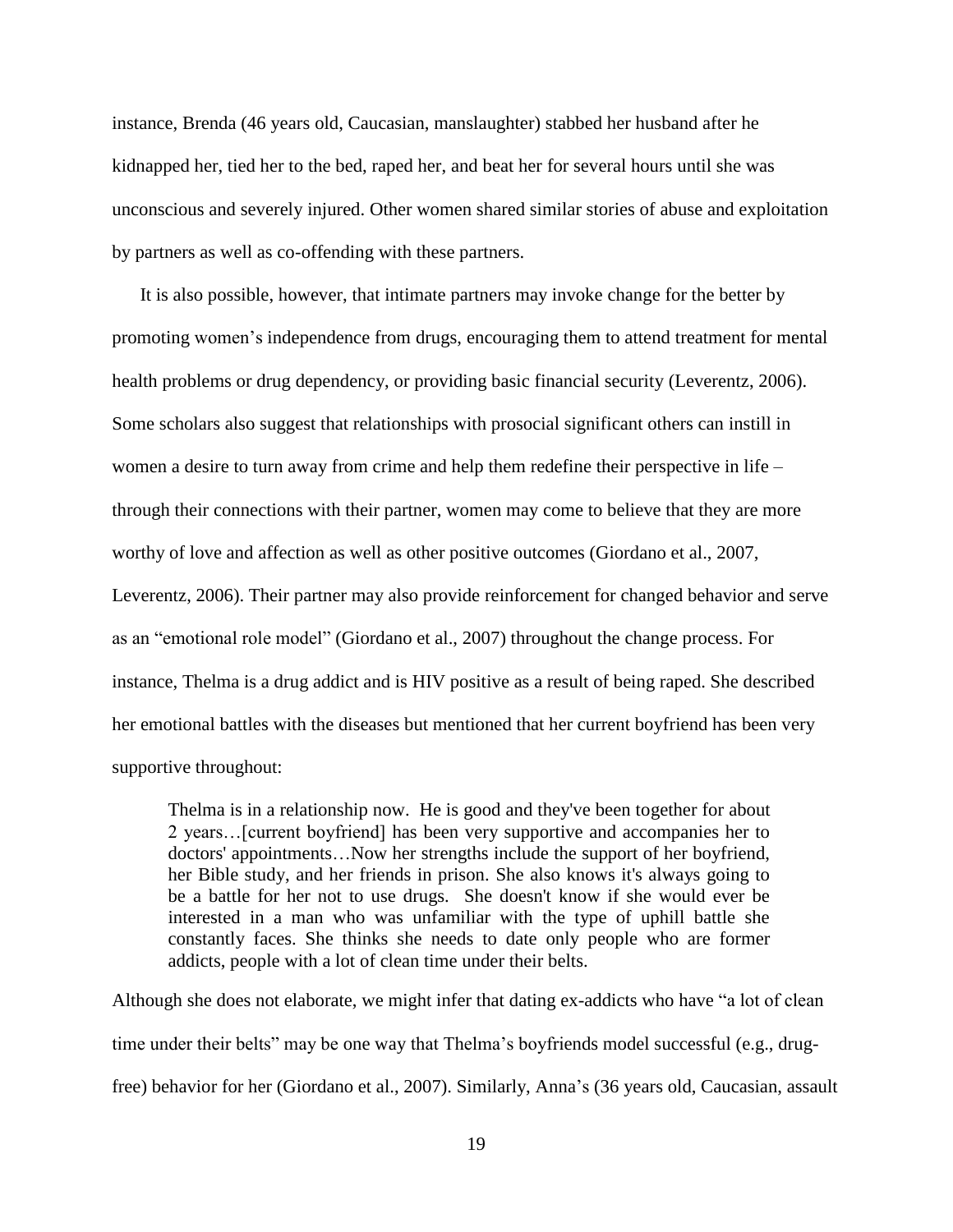and battery) story may indicate that her husband made her feel like a more worthy person; she had a long history of sexual, physical, and emotional abuse from her family members and acquaintances, and "held it all in" in part by abusing alcohol. Anna noted that after drinking every day for about a year, she "put it all down and hasn't had a drink since" because her husband "told her she didn't need it."

Significant others may also provide the economic and social stability that many females fail to achieve alone. In Brenda's case, her previous marriage was "good" because it was a "normal family relationship – the same she saw with her parents" (who were nonviolent and "happy"). Although Brenda and her second husband occasionally smoked marijuana, she indicated that her roles as mother and spouse were fulfilling, and she saw no need to bury problems or alter her perceptions with other substances:

They [Brenda and her husband] both worked, both took care of the house and kids. They also took care of his mother and aunt…they had cookouts…she had things to look forward to. There was no need to alter her perception, like drugs and alcohol do.

Maintaining relationships with significant others may also directly or indirectly alter women's opportunities to engage in crime. Tara told us about a previous (non-abusive) boyfriend who directly influenced her behavior because he "gave her an ultimatum of it was him or the drugs – she had to give up one." Although Tara did not quit smoking marijuana while with this boyfriend, she did quit using crack cocaine and prescription pills at his urging. Tara's excerpt corroborates Blanchette and Brown's [\(2006\)](#page-29-14) suggestion that females may avoid engaging in criminal behavior to avoid harming their relationships with others. Unfortunately, the majority of women in our sample did not mention that significant others evoked an internal desire to change their behavior. Dawn (28 years old, Caucasian, burglary) explained a situation with her first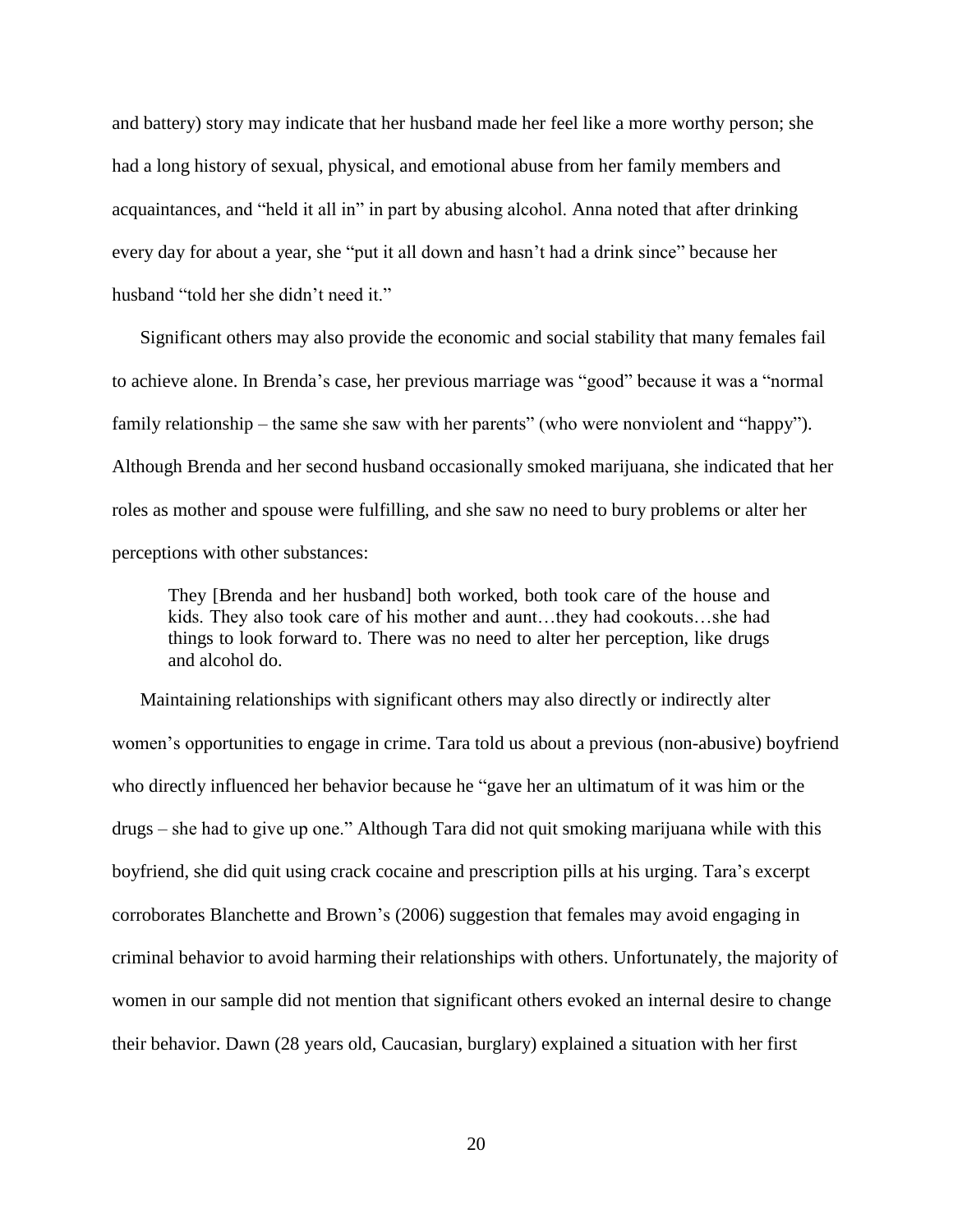husband, where her behavior was influenced positively (in that she did not use drugs often), but the relationship failed to invoke *internal* motivation or incentive to change:

Dawn turned 16, she was with her first husband and wasn't allowed to do anything – he wouldn't let her. He might drink every once in a while and she just might – MIGHT – be able to have one. Sometimes he'd let her smoke a little pot, but it wasn't often or regular.

The stories provided by women in our sample support the notion that romantic relationships *may*, in fact, reduce women's criminal behavior, but it was admittedly difficult to find many positive romantic relationships among our sample (only 10 percent of women identified significant others as a "buffer"). In general, the women's narratives indicate that their partner's influence on their behavior is likely contingent upon at least two things: a) the woman's receptivity or motivation to change [\(see Giordano et al., 2002\)](#page-30-7), and b) the partner's own prosocial or antisocial behaviors. For instance, Jessica (29 years old, Caucasian, lewd act on child), related a story where she left a boyfriend who was "supportive, good looking, strong, down to earth, and stable" because she "didn't want stability—it was boring." Dawn's husband (who did not allow her to use drugs or alcohol) was, in her words, "a psycho" who pressured her into becoming an escort at the age of 18. He eventually became abusive, and Dawn began smoking crack cocaine and "trading sex for crack." Narratives from women in our sample largely did not evince examples of drastic reform stemming from women's romantic relationships. However, there were indications that having supportive and non-criminal partners would be a facilitating condition for change – that is, if (and when) women are ready to change, they may be more likely to turn away from crime when they are in a relationship with a prosocial partner. Unfortunately, such positive relationships are either overlooked in much research or characterize so few women offenders' lives that we often fail to notice their presence or potential impact.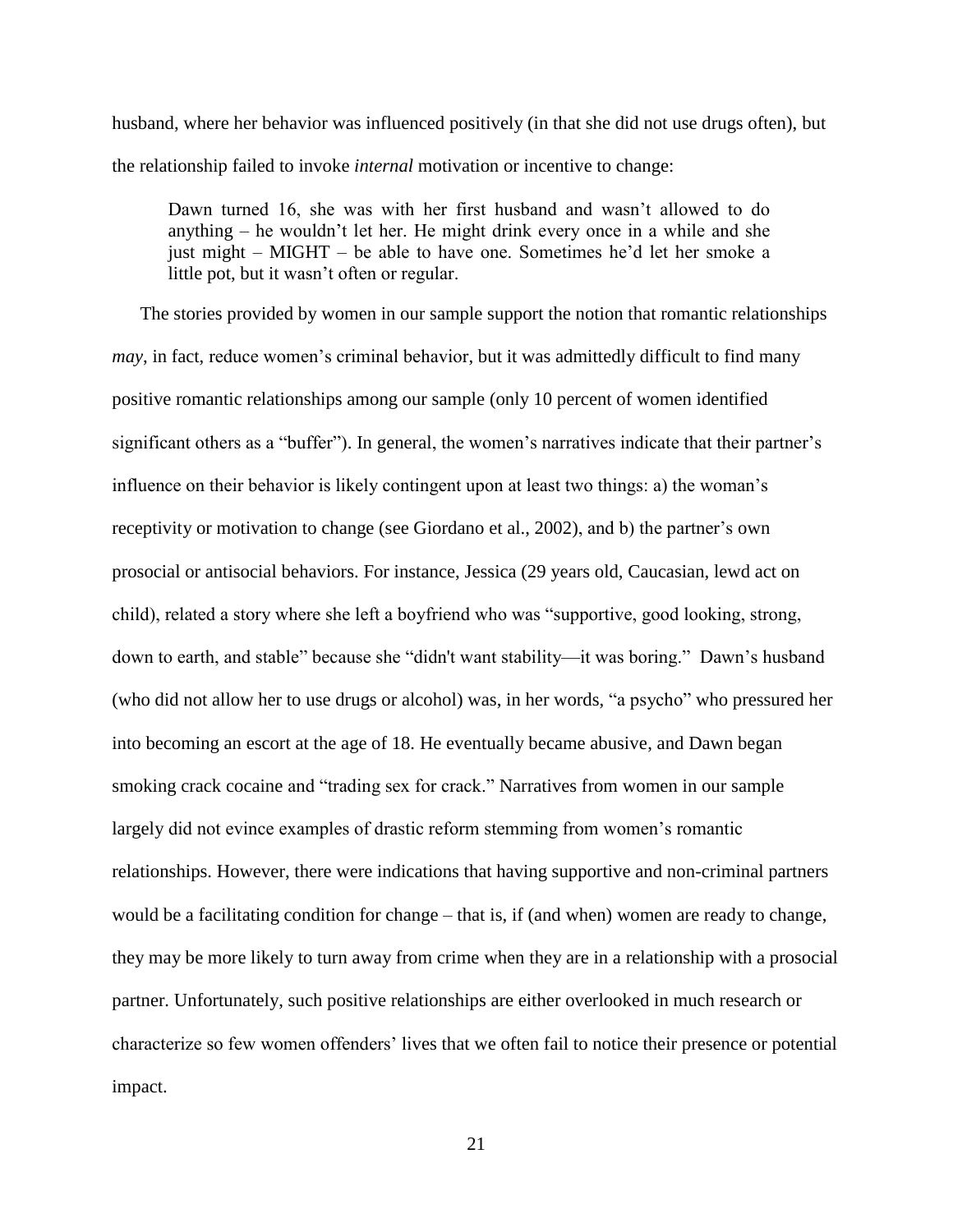#### *Relationships with Children*

Although research has demonstrated a link between parental stress and crime [\(Ross et al.,](#page-31-18)  [2004,](#page-31-18) [Van Voorhis et al., 2010\)](#page-32-0), children may also provide incentive for females to turn away from criminal lifestyles. In fact, a very consistent theme among our study participants reflected their desire to get out of crime for the sake of their children. Giordano and her colleagues [\(2002\)](#page-30-7) suggest that children are more likely to play an indirect, rather than a direct, role in changing women's criminal behavior. Indeed, very few of the women in our sample indicated that their children served as buffers to their criminal behavior by providing social support or capital; instead, it appeared that children primarily motivated them to turn away from crime and limited their opportunities to engage in crime.

Some scholars suggest that female offenders who successfully renegotiate their roles in life from 'criminal' to 'mother' are more likely to successfully turn away from crime [\(Cobbina,](#page-29-7)  [2009,](#page-29-7) [Dodge and Pogrebin, 2001,](#page-29-9) [O'Brien, 2001\)](#page-31-7). For some of the women in our sample, being pregnant or having dependent children indeed motivated them to change or remove themselves from risky situations or settings, at least temporarily – women cited reasons that included personal or human agency [\(Laub and Sampson, 2003\)](#page-30-10) – they chose to disengage from crime in order to be a good mother and good role model for their children, to make their children proud (not disappoint them), and to be able to provide emotionally or financially for their children. For instance, Thelma "wanted to be clean for herself so that she could be somebody for her daughter," while Nicole wanted a better life for her daughter than she had growing up, and this seemed to keep her away from more extensive criminal behavior:

When Nicole got pregnant it was a turning point for the better. She's doing 5 years, but she'd probably be doing 50 if she hadn't gotten pregnant – she would have maybe killed someone or gotten into bigger stuff (crime). Nicole's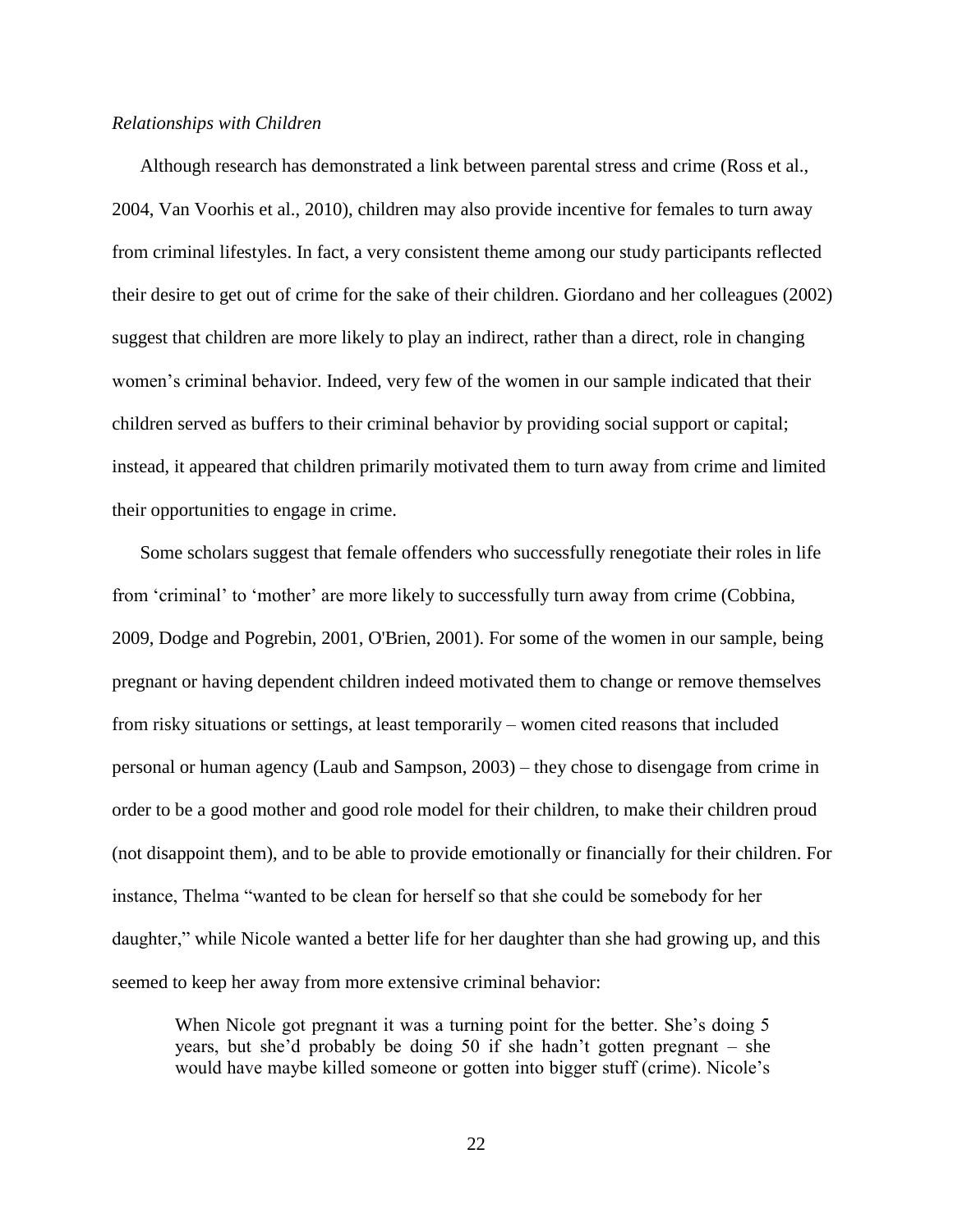daughter made her see a lot. Nicole wanted to do for her daughter what folks didn't do for Nicole growing up.

Although having her daughter incited some positive changes in her life, Nicole did not find her roles as "mother" and "drug dealer" incompatible (she used drug money to buy things for her baby), which may explain why her long-term criminal behavior did not change as a result of motherhood [\(see Giordano et al., 2002\)](#page-30-7):

When Nicole was 23, she stopped lots of what she was doing (in terms of crime) – when she had her first child. She stopped hanging around that crowd and they sort of drifted away. She was still selling drugs, but she was using the money to buy baby stuff. She got a house  $-$  a quiet little place  $-$  and didn't let anyone know where she stayed. She was focusing on her daughter.

Women also reported that they simply had fewer opportunities to engage in crime due to their responsibilities as a mother and some also reported that they would rather focus on and spend time with their children than use drugs, steal cars, and so forth. For instance, Tammy (23) years old, Caucasian, child neglect) reported that she "had to watch the young'uns and had to go to work, so she couldn't do drugs and drink all the time." Likewise, Irene (45 years old, African American, drug offense) said that "things shut down" after she had her child because her grandmother "wasn't going to babysit unless [Irene] had a good reason to leave the house."

In some cases, pregnancy reduced women's drug use, at least temporarily. Tara, for instance, stopped smoking cigarettes and doing drugs (especially crack cocaine) when she found out she was pregnant, and Angela (26 years old, African American, burglary) told us that her children were "the only thing" that helped her quit using drugs, since she "stopped completely when she was pregnant, except a little bit of pot." Unfortunately, as noted by Brown [\(2006\)](#page-29-4) and others [\(e.g., Giordano et al., 2002\)](#page-30-7), many times being a mother is simply not enough to outweigh the other criminogenic effects (e.g., drug use) in women's lives: Tara slipped back into smoking crack cocaine and shoplifting a few years after her child was born and Angela was again dealing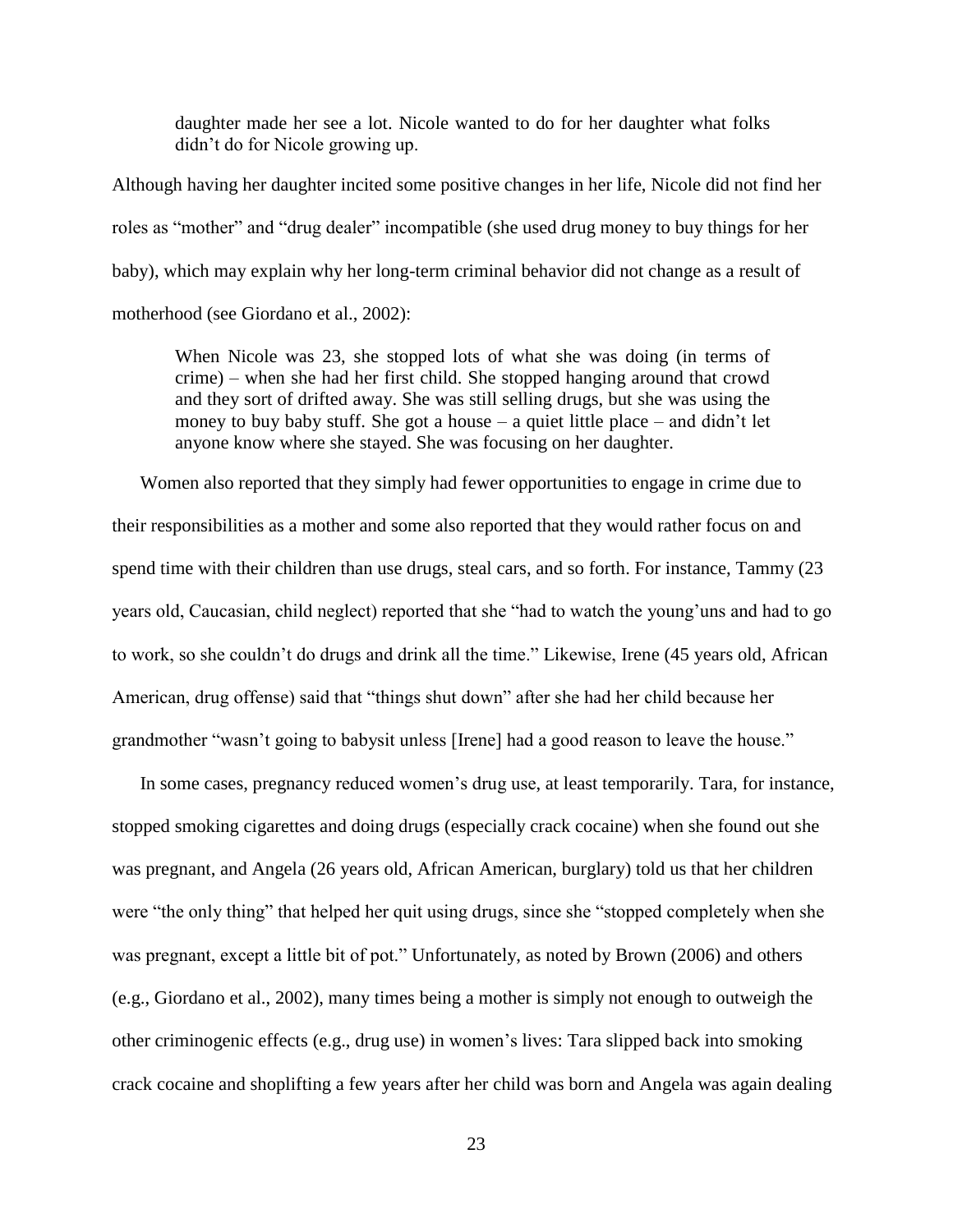"rock cocaine" before she was incarcerated. Joyce's (28 years old, Caucasian, manslaughter) story below highlights the environmental influences that can overshadow the positive aspects of being a mother (or, similarly, other positive influences). Our participants seemed particularly likely to cite drug use as one such negative influence:

Joyce's oldest two children helped pull her away from trouble some – they were her motive for everything…until the crack had her. Crack will make you take milk from your own baby.

Although the narratives here are consistent with previous research which suggests that becoming a mother can be a positive experience in women's lives and can help them to desist from crime [\(Brown and Bloom, 2009\)](#page-29-6), unfortunately, this changed behavior may be only temporary [\(Brown, 2006\)](#page-29-4), as the mothers mentioned above relapsed or recidivated (thus leading to their incarceration). The women we talked to certainly seemed to understand the positive aspects of having children and the value of being a "good mother," but for those who were heavily using drugs prior to their incarceration, these factors were not powerful enough to overcome addiction, as they were simply not as important as ensuring that they would be able to get high once again. Joyce told us, simply, that "drugs make you do a lot of things" that you might not normally do (she killed her friend while she was "severely on crack" because he would not give her money). Nonetheless, that the women we interviewed consistently identified their children as positive influences in their lives and were willing to work to stay out of trouble "for them" demonstrates that children can be an important motivator in women's lives and can help them discontinue criminal involvement over time.

#### **Conclusions**

The narratives we have provided here suggest that women's relationships with others can be positive influences on their behavior. Our findings indicate that women's family members,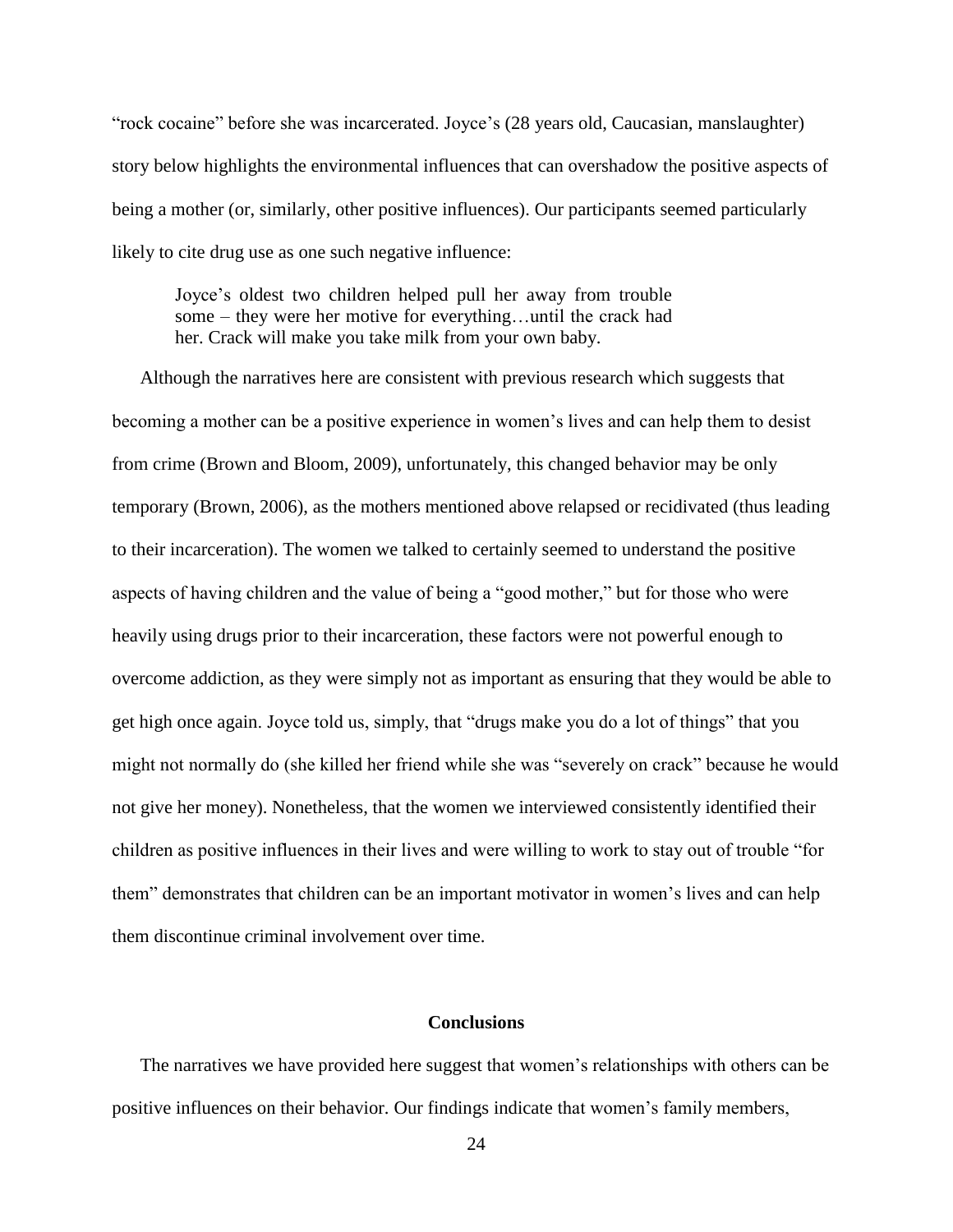friends, significant others, and children may provide support, capital, and motivation that reduce women's need, desire, and opportunity to engage in crime. While previous scholarship has identified these as potential buffering mechanisms of criminal behavior, our study explored them in-depth and further specified the ways in which positive relationships may be limited in their capacity to reduce criminal behavior. Some women utilized positive relationships with others to make real changes in their lives (e.g., to stay clean), others "used" these relationships to get what they wanted (e.g., money), and others were simply not interested in taking advantage of prosocial opportunities in their lives.

Based on our discussions with the women in our study, we speculate that at least two conditions need to be met in order for relationships with prosocial others to positively influence women's behaviors: first, such relationships must be present or available in women's lives, and second, women must be receptive to utilizing the benefits of those relationships for change. Some women indicated that their pride – or alternatively, shame – prevented them from getting help from others. For example, Barbara noted that her pride prevented her from turning to her mother for help when she was being abused by her husband, and now identifies that isolation as partly to blame for her current incarceration. Thus, even if positive relationships are available, they will not be useful in curbing women's criminal behavior if the women are not receptive to "latching on" to them.

A third consideration involves the larger context of women's lives, since the conditions in women's lives may constrain the apparent choices and actions that are available to them (or which they perceive as available) [\(Carlen, 1990\)](#page-29-15). For instance, it is likely that the positive effects of relationships may be ineffective at spurring change if they are outnumbered by negative influences [\(Giordano et al., 2008\)](#page-30-17). At least one woman (Margaret, 55 years old, African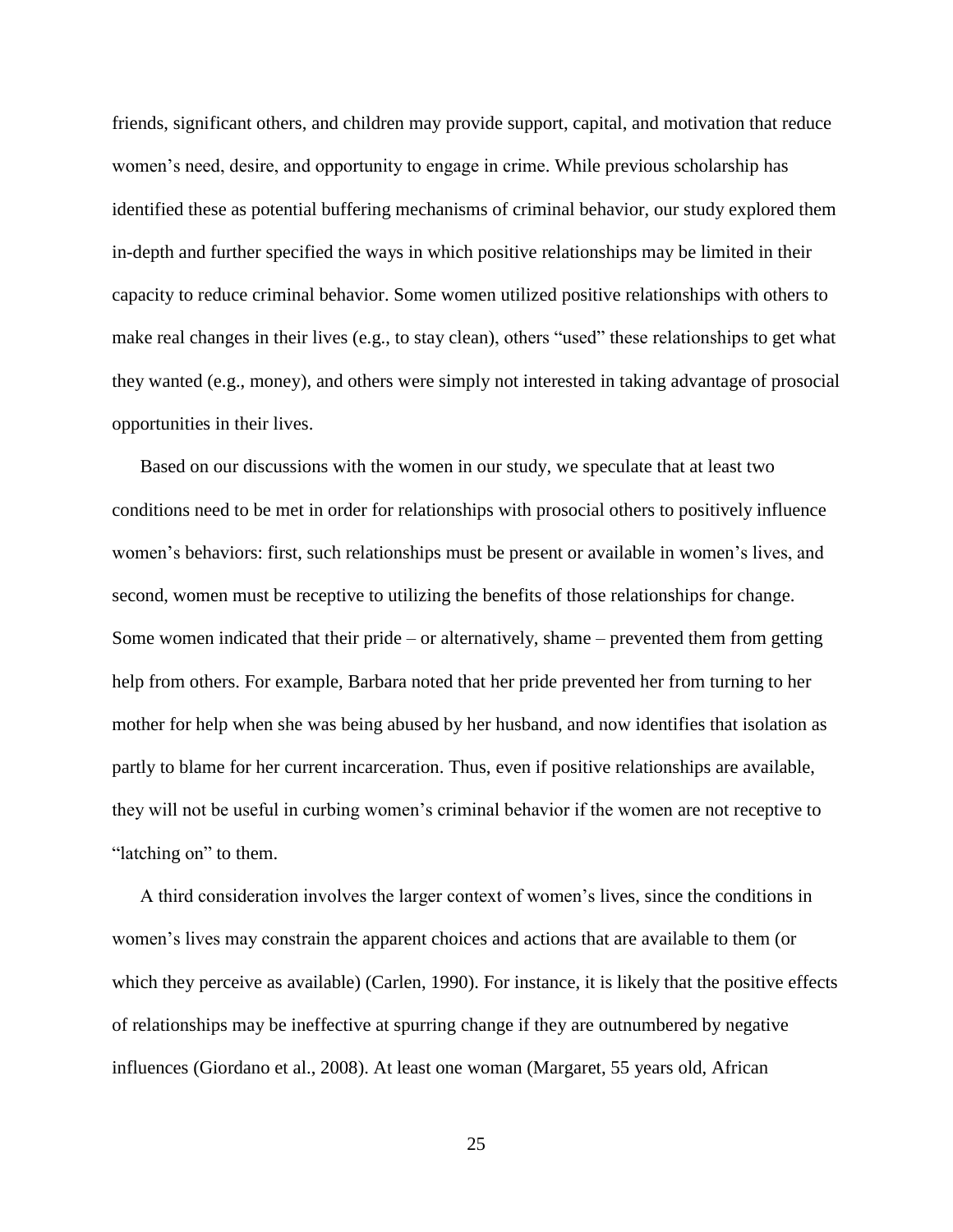American, murder) told us that she could not break away from an abusive drug dealing partner and call the police for help because she was *selling* drugs, as well as using them, herself. She believed that she had no legal avenues to which to turn and eventually felt that she had to "handle" him on her own. Many women also admitted that they were unable to heed the advice of or take help from others because they were *using* drugs and could not make well-reasoned decisions; it may be that women's decision-making ability is hindered when other factors, such as basic health and safety (e.g., freedom from drug use), are unmet, as well as if the conditions in which they live (e.g., where poverty, abuse, and drugs are present) also limit their options. As our study demonstrates, however, women offenders' lives are not devoid of positive people and opportunities – as we have highlighted the ways that women offenders may benefit from their relationships with others – but more research should be done to understand why such relationships are at times insufficient as buffers from crime.

In light of our insights regarding possible buffers in women offenders' lives, we offer some tentative suggestions for incorporating them into the response to women's criminal behavior. For instance, understanding the presence of these relationships (with whom, what benefits women gain from them, etc.) in women's backgrounds may help corrections officials to identify, (re)establish, and cultivate meaningful, prosocial relationships for women while they are incarcerated, as well as after they are released back into the community, as these same positive relationships and linkages may become important for women at various points in the criminal justice system (e.g., jail, incarceration, probation, parole, see [Brennan and Austin, 1997,](#page-29-16) [Farr,](#page-30-18)  [2000,](#page-30-18) [Pollock, 2002\)](#page-31-19). Programs fostering positive relationships with others may include expanded visitations rights [\(Brennan, 1998\)](#page-29-17) and privileges for mothers and children who are incarcerated, as it may be helpful for women to see (and thus be reminded of) those people who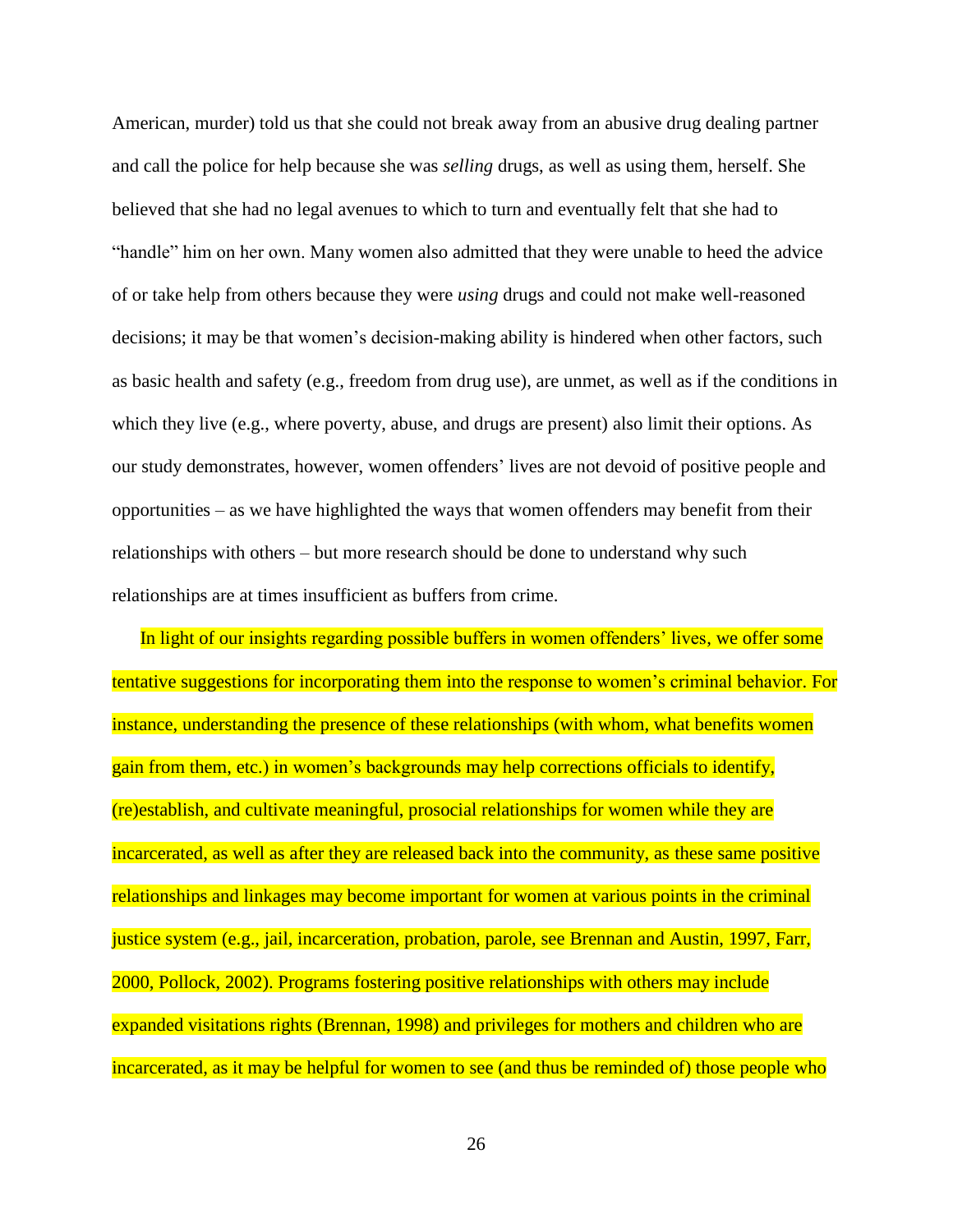motivate their good behavior. It may also be important that healthy relationships with positive people in the community are maintained and supported *during* incarceration so that women can reconnect with them once they return to the community. Perhaps parole officers should identify and encourage such relationships or even incorporate the positive persons within their supervision strategies. Since our study suggests that positive networks may be available in women's lives, correctional programming and personnel should also consider building upon the "strengths" [\(Covington, 2000\)](#page-29-11) of women offenders (including the positive people in their lives) in order to evoke change.

Our study is limited because the data was gathered for purposes other than the examination of relationships as buffers. Future research should further explore the role of supportive and prosocial relationships using both quantitative and qualitative techniques, and should consider expanding upon women's relationships to include criminal justice personnel and/or other prisoners or probationers [\(Bui and Morash, 2010,](#page-29-18) [Cobbina, 2010,](#page-29-8) [O'Brien, 2001\)](#page-31-7). Further, we noticed the majority of women cited other females (e.g., aunts, girlfriends) as positive influences – it may be worth examining whether this is characteristic of most women offenders, and why females as opposed to males are more influential. Our sample was also limited in diversity (i.e., African American and White southerners), and because we were interested in exploring the most basic ways that women's positive relationships with others influenced their behavior, we did not address racial, ethnic, or socioeconomic variation in the buffering relationships. Certainly, a next step in this line of research might be to examine for whom (i.e., what types of women) and under what circumstances these relationships have the most "buffering" impact. For instance, it is possible that less disadvantaged women may evidence more buffering relationships in their lives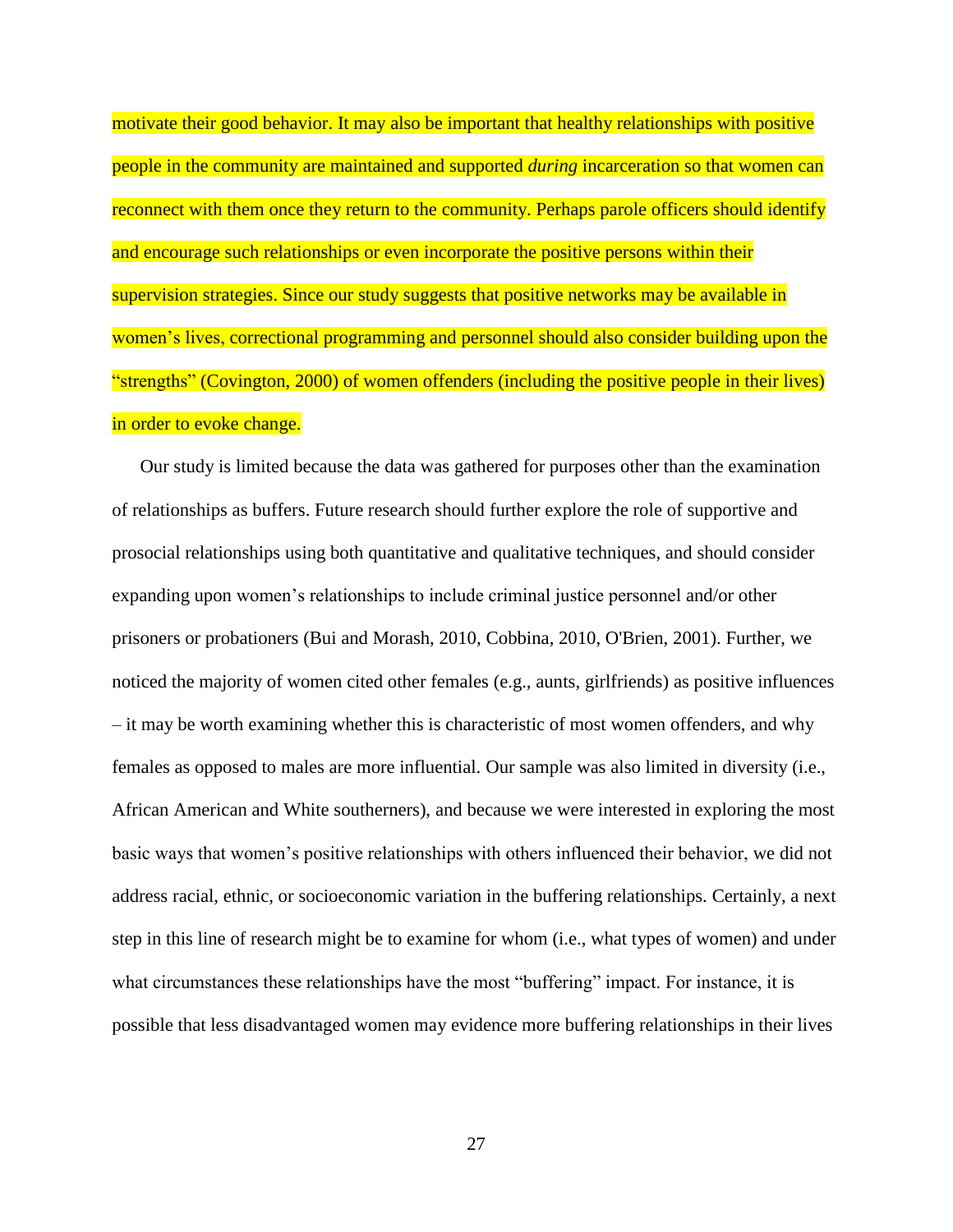and exert more "agency" in their decision-making [\(Giordano et al., 2002,](#page-30-7) [Laub and Sampson,](#page-30-10)  [2003\)](#page-30-10).

Our sample also focused on adult incarcerated offenders and therefore cannot address questions regarding relationships and desistance – it can only link women's relationships with temporary changes in their behavior. Future research should address whether women's relationships contribute to their full desistance from crime. Further, research on youthful female offenders is needed to examine the effects of relationships on girls' criminal behavior. Participants in our study had been incarcerated on average for 4 years, and it is possible that they were more apt to recall the positive aspects of their relationships after such a long separation. We also recognize the possibility that recall error may have been introduced because we were unable to record the interviews. Finally, researchers should continue to investigate women's expectations about how their relationships with others influence their successful re-integration into society after release from prison, as this holds many implications for correctional programming and re-entry initiatives.

It is important to recognize that despite their often difficult backgrounds, incarcerated women offenders report having positive relationships with others. Perhaps these relationships can act as buffers for women during their reentry into the community. A better understanding of the roles that family members, children, peers, and partners play in women's criminality (or lack thereof) is crucial to building supportive networks for crime prevention, risk reduction, and intervention.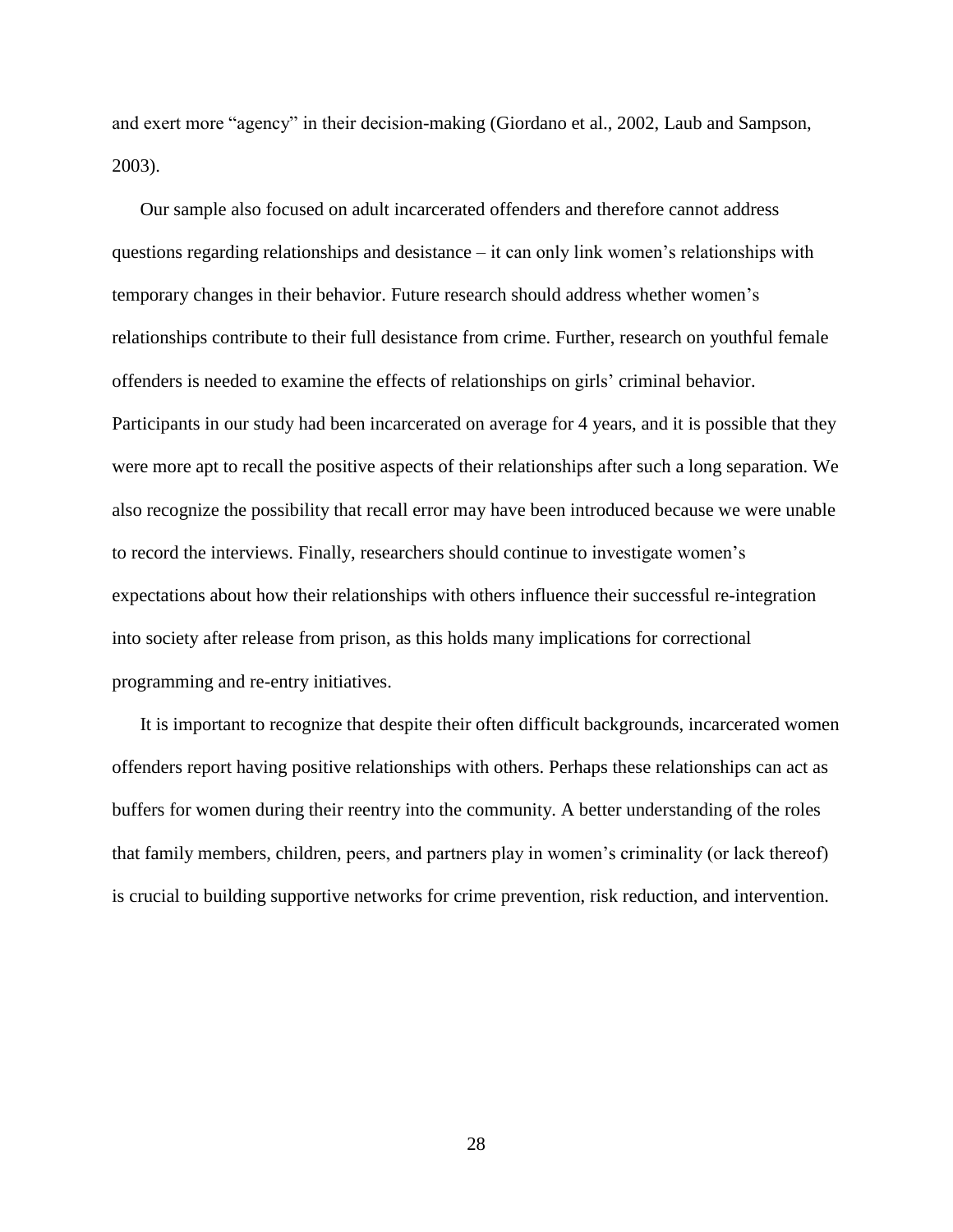#### **References**

- <span id="page-29-14"></span><span id="page-29-9"></span>BLANCHETTE, K. & BROWN, S. L. 2006. *The assessment and treatment of women offenders: An integrative perspective,* West Sussex, England, John Wiley & Sons.
- <span id="page-29-3"></span>BLOOM, B., OWEN, B. & COVINGTON, S. 2003. *Gender-responsive strategies: Research practice and guiding principles for women offenders,* Washington, DC U.S. DOJ, National Institute of Corrections.
- <span id="page-29-17"></span>BRENNAN, T. 1998. Institutional classification of females: Problems and some proposals for reform. *In:* ZAPLIN, R. (ed.) *Female offenders: Critical perspectives and effective interventions.* Gathersburg, MD: Aspen Publishers.
- <span id="page-29-16"></span>BRENNAN, T. & AUSTIN, J. 1997. Women in jail: Classification issues. Washington, DC: U.S. DOJ, National Institute of Corrections.
- <span id="page-29-4"></span>BROWN, M. 2006. Gender, ethnicity, and offending over the life-course: Women's pathways to prison in the Aloha state. *Critical Criminology: An International Journal,* 14**,** 137-158.
- <span id="page-29-6"></span>BROWN, M. & BLOOM, B. 2009. Reentry and renegotiating motherhood: Maternal identity and success on parole. *Crime and Delinquency,* 55**,** 313-336.
- <span id="page-29-10"></span>BROWNE, A., MILLER, B. & MAGUIN, E. 1999. Prevalence and severity of lifetime physical and sexual victimization among incarcerated women. *International Journal of Law and Psychiatry,* 22**,** 301-322.
- <span id="page-29-18"></span>BUI, H. N. & MORASH, M. 2010. The impact of network relationships, prison experiences, and internal transformation on women's success after prison release. *Journal of Offender Rehabilitation,* 49**,** 1-22.
- <span id="page-29-13"></span>BURGESS, R. L. & AKERS, R. L. 1966. A differential association-reinforcement theory of criminal behavior. *Social Problems,* 14**,** 128-147.
- <span id="page-29-5"></span>CARBONE-LOPEZ, K. & KRUTTSCHNITT, C. 2010. Risky relationships? Assortive mating and women's experiences of intimate partner violence. *Crime & Delinquency,* 56**,** 358- 384.
- <span id="page-29-15"></span>CARLEN, P. 1990. Women, crime, feminism, and realism. *Social Justice,* 17**,** 106-123.
- <span id="page-29-1"></span>CHESNEY-LIND, M. 2000. What to do about girls? Thinking about programs for young women. *In:* MCMAHON, M. (ed.) *Assessment to Assistance.* Lanham, MD: ACA.
- <span id="page-29-2"></span>CHESNEY-LIND, M. 2002. Criminalizing victimization: The unintended consequences of proarrest policies for girls and women. *Criminology and Public Policy,* 2**,** 81-91.
- <span id="page-29-0"></span>CHESNEY-LIND, M. & SHELDEN, R. G. 2004. *Girls, delinquency, and juvenile justice,*  Belmont, CA, Thompson Wadsworth.
- <span id="page-29-7"></span>COBBINA, J. E. 2009. *From prison to home: Women's pathways in and out of crime.* University of Missouri - St. Louis.
- <span id="page-29-8"></span>COBBINA, J. E. 2010. Reintegration success and failure: Factors impacting reintegration among incarcerated and formerly incarcerated women. *Journal of Offender Rehabilitation,* 49**,** 210-232.
- <span id="page-29-12"></span>COHEN, L. E. & FELSON, M. 1979. Social change and crime rate trends: A routine activities approach. *American Journal of Sociology,* 44**,** 588-608.
- <span id="page-29-11"></span>COVINGTON, S. 2000. Helping women to recover: Creating gender-specific treatment for substance abusing women and girls in community corrections. *In:* MCMAHON, M. (ed.) *Assessment to assistance: Programs for women in community corrections.* Lanham, MD: ACA.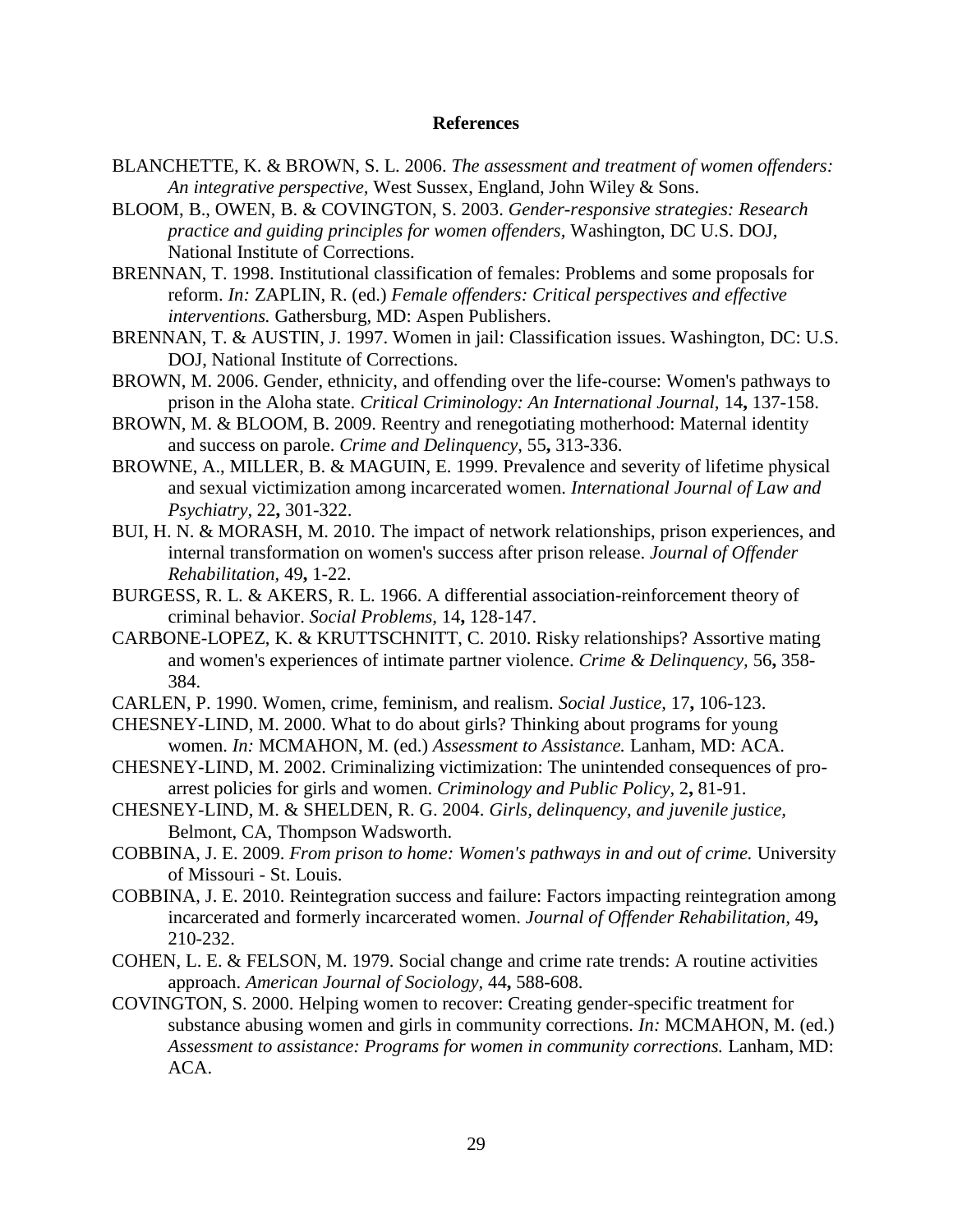- <span id="page-30-13"></span>DEHART, D.D. (2008). Pathways to prison: Impact of victimization in the lives of incarcerated women. *Violence Against Women, 14*(2), 1362-1381.
- DODGE, M. & POGREBIN, M. R. 2001. Collateral costs of imprisonment for women: Complications of reintegration. *Prison Journal,* 18**,** 42-54.
- <span id="page-30-4"></span>DOWDEN, C. & ANDREWS, D. 1999. What works for female offender: A meta-analytic review. *Crime and Delinquency,* 45**,** 438-452.
- <span id="page-30-14"></span>EMERSON, R., FRETZ, R. I. & SHAW, L. L. 1995. *Writing ethnographic fieldnotes,* Chicago, IL, University of Chicago.
- <span id="page-30-18"></span>FARR, K. A. 2000. Classification for female inmates: Moving forward. *Crime & Delinquency,* 46**,** 3-17.
- <span id="page-30-3"></span>GENDREAU, P., LITTLE, T. & GOGGIN, C. 1996. A meta-analysis of the predictors of adult offender recidivism: What works! *Criminology,* 34**,** 575-607.
- <span id="page-30-6"></span>GILLIGAN, C. 1982. *In a different voice: Psychological theory and women's development,*  Cambridge, MA, Harvard University Press.
- <span id="page-30-7"></span>GIORDANO, P. C., CERNKOVICH, S. A. & RUDOLPH, J. L. 2002. Gender, crime, and desistance: Toward a theory of cognitive transformation. *American Journal of Sociology,* 107**,** 990-1064.
- <span id="page-30-17"></span>GIORDANO, P. C., LONGMORE, M. A., SCHROEDER, R. D. & SEFFRIN, P. M. 2008. A life-course perspective on spirituality and desistance from crime. *Criminology,* 46**,** 99- 132.
- <span id="page-30-8"></span>GIORDANO, P. C., SCHROEDER, R. D. & CERNKOVICH, S. A. 2007. Emotions and crime over the life-course: A neo-Meadian perspective on criminal continuity and change. *Amercian Journal of Sociology,* 112**,** 1603-1661.
- <span id="page-30-16"></span>GLASER, B. G. & STRAUSS, A. L. 1967. *The discovery of grounded theory,* Chicago, Aldine.
- <span id="page-30-1"></span>GREENFELD, L. A. & SNELL, T. L. 1999. *Bureau of Justice Statistics special report: Women offenders,* Washington, DC, U.S. Department of Justice.
- <span id="page-30-5"></span>HARDYMAN, P. L. & VAN VOORHIS, P. 2004. *Developing gender-specific classification systems for women offenders,* Washington, DC, US Department of Justice, National Institute of Corrections.
- <span id="page-30-2"></span>HARLOW, C. W. 1999. *Prior abuse reported by inmates and probationers: Special report,*  Washington, DC, U.S. Department of Justice.
- <span id="page-30-9"></span>HIRSCHI, T. 1969. *Causes of Delinquency,* New Brunswick, Tansaction.
- <span id="page-30-12"></span>HORNEY, J., OSGOOD, D. W. & MARSHALL, I. H. 1995. Criminal careers in the short-term: Intra-individual variability in crime and its relation to local life circumstances. *American Sociological Review,* 60**,** 655-673.
- <span id="page-30-11"></span>HUEBNER, B. M., DEJONG, C. & COBBINA, J. E. 2010. Women coming home: Long-term patterns of recidivism. *Justice Quarterly,* 27**,** 225-254.
- <span id="page-30-0"></span>KILPATRICK, D. G., ACIERNO, R., RESNICK, H. S., SAUNDERS, B. E. & BEST, C. L. 1997. A 2-year longitudinal analysis of the relationships between violent assault and substance use in women. *Journal of Consulting and Clinical Psychology,* 65**,** 834-847.
- <span id="page-30-15"></span>KIRK, J. & MILLER, M. L. 1986. *Reliability and validity in qualitative research,* Beverly Hills, CA, Sage.
- <span id="page-30-10"></span>LAUB, J. & SAMPSON, R. 2003. *Shared beginnings, divergent lives, and delinquent boys to age 70,* Cambridge, Harvard University Press.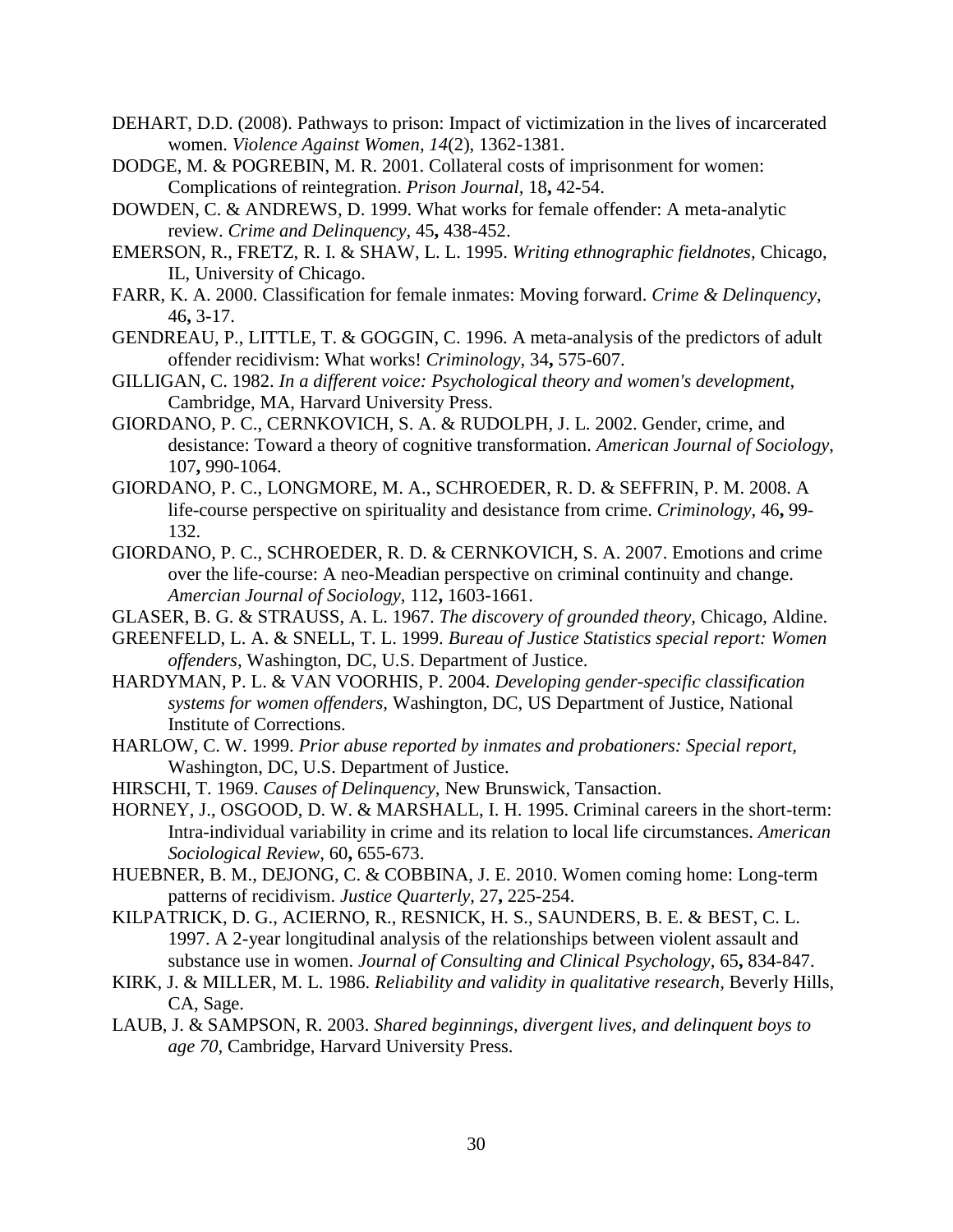- <span id="page-31-13"></span>LEE, R. M. & FIELDING, N. 1996. Computer-assisted qualitative data analysis: The user's perspective. *In:* FAULBAUM, F. & BANDILLA, W. (eds.) *SOFTSTAT'95: Advances in statistical software 5.* Stuttgart: Lucius.
- <span id="page-31-3"></span>LEVERENTZ, A. 2006. The Love of a Good Man? Romantic Relationships as a Source of Support or Hindrance for Female Ex-Offenders. *Journal of Research in Crime and Delinquency,* 43**,** 459-488.
- <span id="page-31-5"></span>MCDANIELS-WILSON, C. & BELKNAP, J. 2008. The extensive sexual violation and sexual abuse histories of incarcerated women. *Violence Against Women,* 14**,** 1090-1127.
- <span id="page-31-0"></span>MCDONALD, R., JOURILES, E. N., RAMISETTY-MIKLER, S., CAETANO, R. & GREEN, C. E. 2006. Estimating the number of American children living in partner-violent families. *Journal of Family Psychology,* 20**,** 137-142.
- <span id="page-31-12"></span>MESSINA, N., GRELLA, C., BURDON, W. & PRENDERGAST, M. 2007. Childhood adverse events and current traumatic distress: A comparison of men and women drug-dependent prisoners. *Criminal Justice and Behavior,* 34**,** 1385-1401.
- <span id="page-31-11"></span>MILLER, J. B. 1976. *Toward a new psychology of women,* Boston, Beacon Press.
- <span id="page-31-16"></span>MILLS, A. & CODD, H. 2008. Prisoners' families and offender management: Mobilizing social capital. *The Probation Journal: The Journal of Community and Criminal Justice,* 55**,** 9- 24.
- <span id="page-31-6"></span>MUMOLA, C. J. 2000. *Bureau of Justice Statistics Special Report: Incarcerated mothers and their children,* Washington, DC, Department of Justice.
- <span id="page-31-7"></span>O'BRIEN, P. 2001. *Making it in the "free world": Women in transition from prison,* Albany, NY, State University of New York Press.
- <span id="page-31-4"></span>OWEN, B. & BLOOM, B. 1995. Profiling women prisoners: Findings from national surveys and a California sample. *The Prison Journal,* 75**,** 165-185.
- <span id="page-31-19"></span>POLLOCK, J. M. 2002. *Women, Prison, and Crime,* Belmont, CA, Wadsworth Thompson Learning.
- <span id="page-31-8"></span>PORTES, A. 1998. Social capital: Its origins and applications in modern sociology. *Annual Review of Sociology,* 24**,** 1-24.
- <span id="page-31-9"></span>REISIG, M. D., HOLTFRETER, K. & MORASH, M. 2002. Social capital among women offenders: Examining distribution of social networks and resources. *Journal of Contemporary Criminal Justice,* 18**,** 167-187.
- <span id="page-31-1"></span>RICHIE, B. 1996. *Compelled to crime: The gendered entrapment of battered black women,* New York, NY, Routledge.
- <span id="page-31-18"></span>ROSS, T., KHASHU, A. & WAMSLEY, M. 2004. *Hard data on hard times: An empirical analysis of maternal incarceration, foster care, and visitation,* New York, NY, Vera Insitute of Justice.
- <span id="page-31-2"></span>SALISBURY, E. J. & VAN VOORHIS, P. 2009. Gendered pathways: A quantitative investigation of women probationers' paths to incarceration. *Criminal Justice and Behavior,* 36**,** 541-566.
- <span id="page-31-10"></span>SAMPSON, R. J. & LAUB, J. 1993. *Crime in the Making: Pathways and turning points through life,* Cambridge, Harvard University Press.
- <span id="page-31-15"></span>SANJEK, R. 1990. On ethnographic validity. *In:* SANJEK, R. (ed.) *Fieldnotes: The makings of anthropology.* Ithaca, NY: Cornell University Press.
- <span id="page-31-17"></span>SIMOURD, L. & ANDREWS, D. 1994. Correlates of delinquency: A look at gender differences. *Forum on Correctional Research,* 6**,** 26-31.
- <span id="page-31-14"></span>STRAUSS, A. L. 1987. *Qualitative analysis for social scientists,* Cambridge, UK, Cambridge.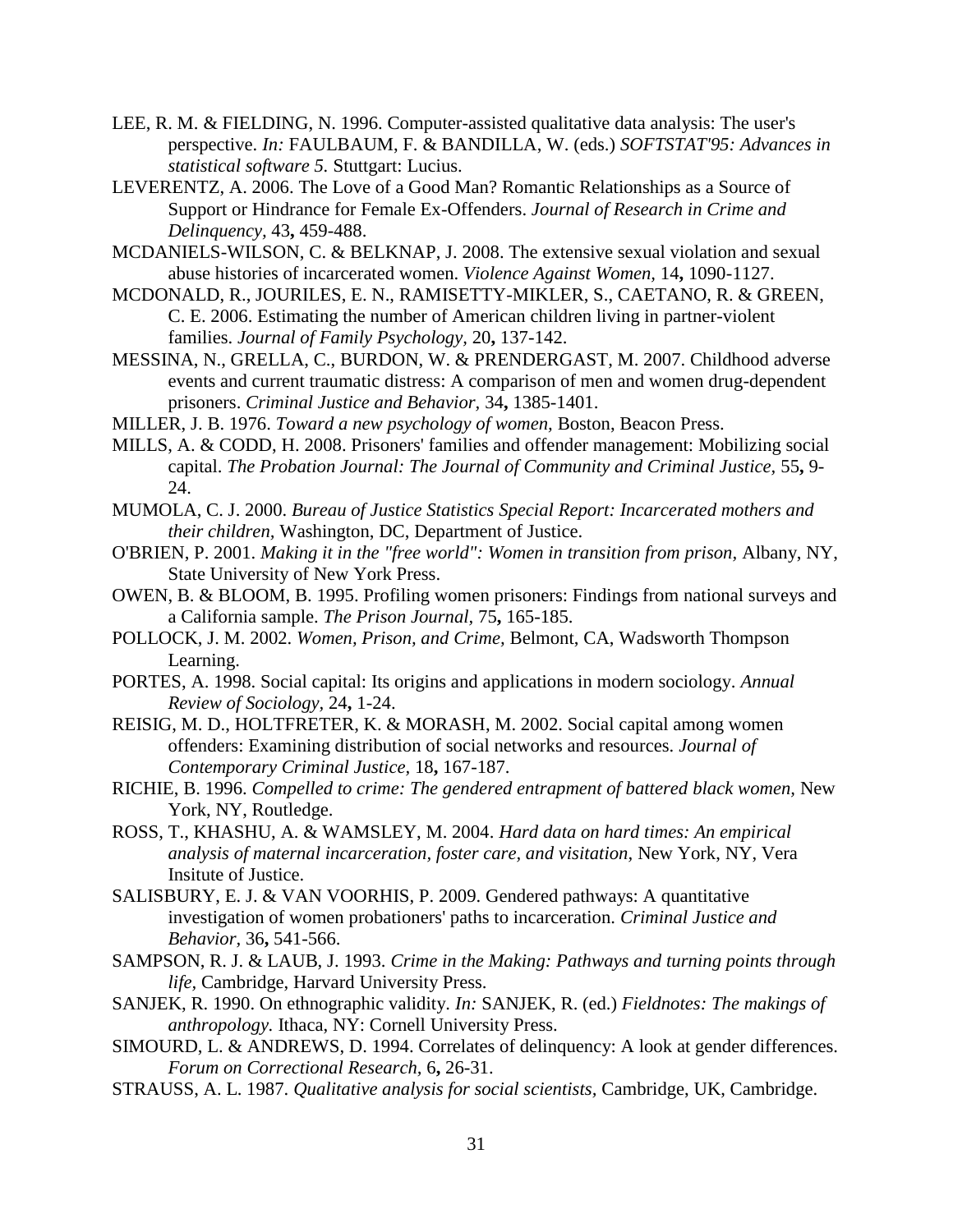- SWANSON, J. M. 1968. The formal qualitative interview for grounded theory. *In:* CHENITZ, W. C. & SWANSON, J. M. (eds.) *From practice to grounded theory: Qualitative reserach in nursing.* Menlo Park, CA: Addison-Wesley.
- <span id="page-32-0"></span>VAN VOORHIS, P., WRIGHT, E. M., SALISBURY, E. J. & BAUMAN, A. 2010. Women's risk factors and their contributions to existing risk/needs assessment: The current status of a gender-responsive supplement. *Criminal Justice and Behavior,* 37**,** 261-288.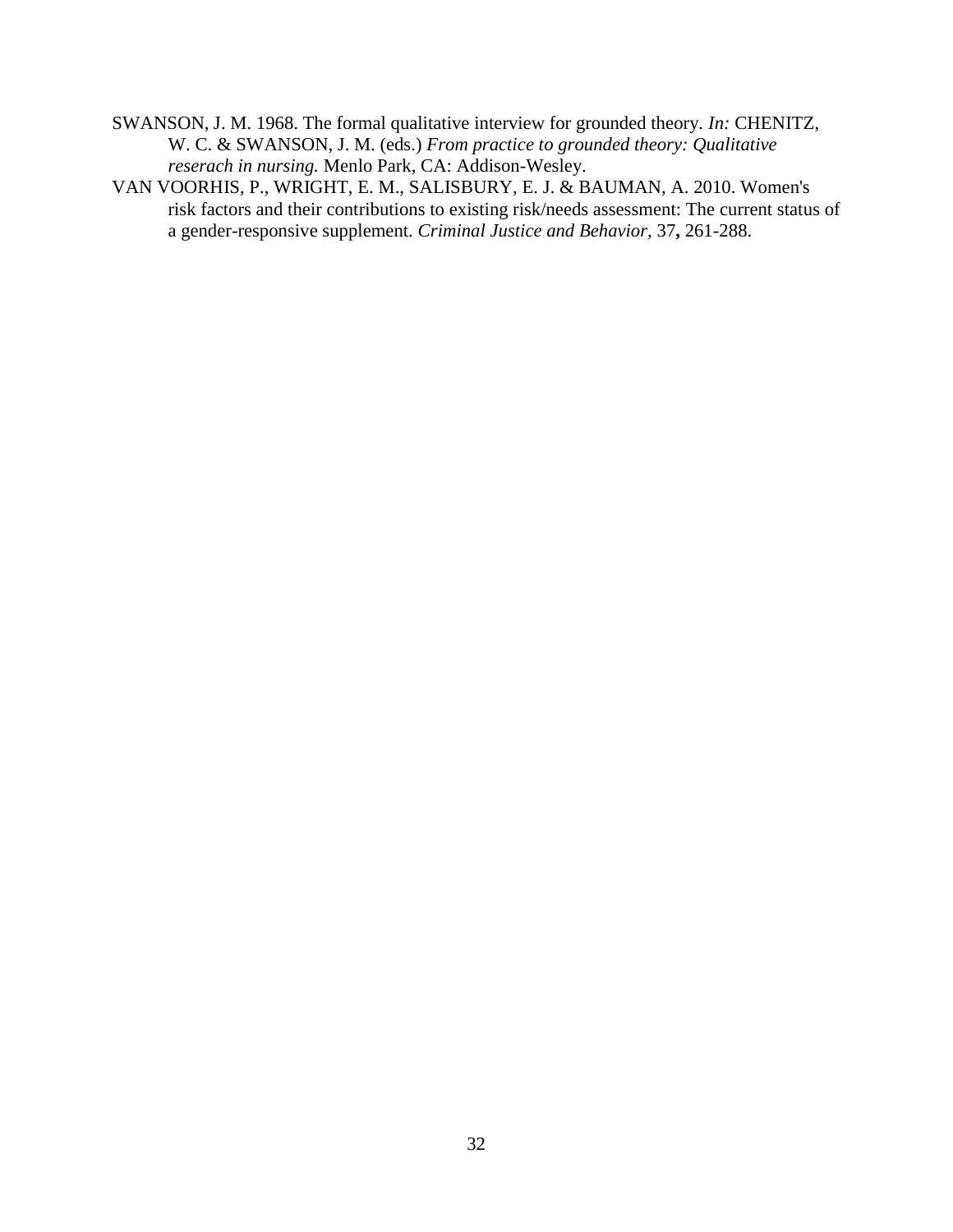### **Table 1.** Descriptive Statistics

|                                                         | $\mathbf N$            | $\%$                    |
|---------------------------------------------------------|------------------------|-------------------------|
|                                                         | $N = 60$               |                         |
| Demographic Characteristics                             |                        |                         |
| African American                                        | 31                     | 52                      |
| White                                                   | 29                     | 48                      |
| <b>High School Graduate</b>                             | 26                     | 43                      |
| Have Children                                           | 47                     | 78                      |
| Age                                                     | median $=$ 31 years    |                         |
| Offense Type                                            |                        |                         |
| Murder                                                  | 7                      | 12                      |
| <b>Voluntary Manslaughter</b>                           | 7                      | 12                      |
| Armed, Strong-Arm, or Common-Law Robbery                | 7                      | 12                      |
| Cocaine/Crack Manufacture, Distribution, or Trafficking | 7                      | 12                      |
| Homicide by Child Abuse                                 | 6                      | 10                      |
| Forgery                                                 | 5                      | 8                       |
| <b>Burglary</b>                                         | 4                      | 7                       |
| Arson                                                   | 3                      | 5                       |
| Shoplifting                                             | 3                      | 5                       |
| Kidnapping                                              | $\overline{2}$         | 3                       |
| <b>Assault and Battery</b>                              | $\overline{2}$         | 3                       |
| Felony Driving Under the Influence                      | $\overline{2}$         | $\overline{\mathbf{3}}$ |
| <b>Child Neglect</b>                                    | $\overline{2}$         | 3                       |
| Lewd Act on a Child                                     | 1                      | $\overline{c}$          |
| <b>Grand Larceny</b>                                    | 1                      | $\overline{2}$          |
| <b>Financial Transaction Card Theft</b>                 | 1                      | $\overline{2}$          |
| Prior Offenses                                          | 36                     | 60                      |
| Time Served on Current Sentence                         | mean $\approx$ 4 years |                         |

*Note*: Percentages may not add to 100 due to rounding